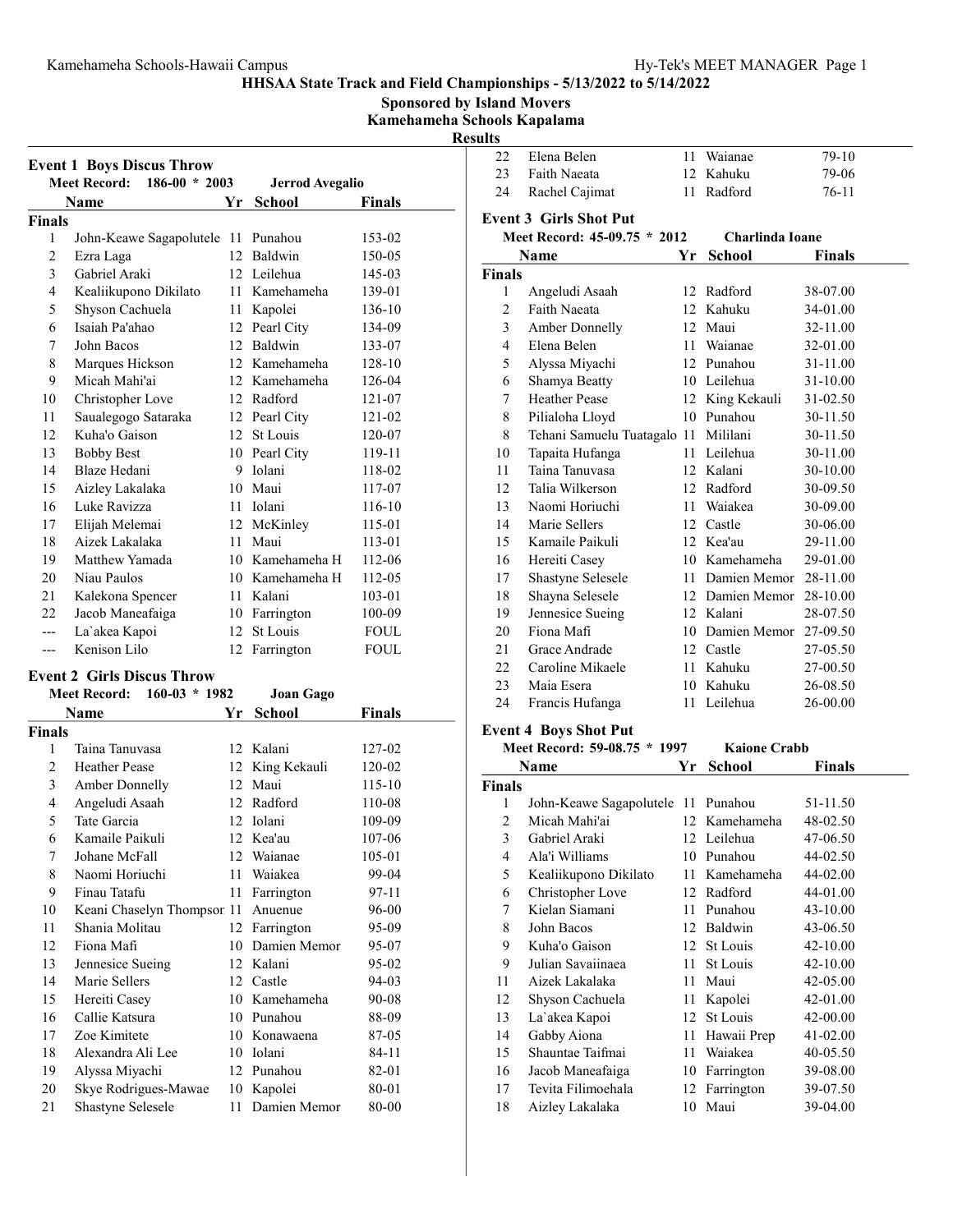|                |                                       |    |                              | Kamehameha Schools Kapalama |                |                        |
|----------------|---------------------------------------|----|------------------------------|-----------------------------|----------------|------------------------|
|                |                                       |    |                              |                             | <b>Results</b> |                        |
|                | Finals  (Event 4 Boys Shot Put)       |    |                              |                             | 13             | Ella Offley            |
|                | Name                                  |    | Yr School                    | <b>Finals</b>               | 15             | Maja Szpu              |
| 19             | Oliliko Rodrigues                     |    | 11 Anuenue                   | 38-11.00                    | 16             | Julia Carm             |
| 19             | Mason Simbahon                        |    | 12 Roosevelt                 | 38-11.00                    | 17             | Kanoe Har              |
| 21             | Kris Tamanoha                         |    | 12 Waiakea                   | 38-02.00                    | 18             | Caroline B             |
| 22             | Ezra Filo                             |    | 12 Campbell                  | 38-00.00                    | 19             | Kelsey An              |
| $---$          | Marques Hickson                       |    | 12 Kamehameha                | <b>FOUL</b>                 | 20             | Maliza Lir             |
| ---            | Ezra Laga                             |    | 12 Baldwin                   | <b>FOUL</b>                 | 21             | Crishelle I            |
|                |                                       |    |                              |                             | 22             | Jasmine Ra             |
|                | <b>Event 5 Boys Long Jump</b>         |    |                              |                             | 23             | Kianalei K             |
|                | $24-10 * 2016$<br><b>Meet Record:</b> |    |                              | Anthony Kahoohanohano-Davis | 23             | Paige Harr             |
|                | Name                                  | Yr | <b>School</b>                | <b>Finals</b>               |                |                        |
| Finals         |                                       |    |                              |                             |                | <b>Event 7 Boys To</b> |
| 1              | Jordan McQueen                        |    | 12 Kapolei                   | 21-08.50 1.3                |                | <b>Meet Record:</b>    |
| $\overline{2}$ | Kanoa Mahiko                          |    | 12 Kaiser                    | 21-03.00 1.5                |                | Name                   |
| 3              | Jymien Lipscomb                       |    | 11 Kalaheo                   | 21-00.25 4.0                | <b>Finals</b>  |                        |
| $\overline{4}$ | Kahiau Poe                            |    | 10 Kamehameha H 20-11.50 2.2 |                             | $\mathbf{1}$   | Jordan Mc              |
| 5              | Torrance Satta-Ellis                  |    | 11 Konawaena                 | 20-11.00 3.2                | $\overline{2}$ | Asher Mat              |
| 6              | Jaymison Kaohi                        |    | 12 Kamehameha                | 20-10.50 3.3                | 3              | Bailey Abr             |
| 7              | Kingsley Ah You                       |    | 10 Kahuku                    | 20-07.50 3.2                | 4              | Torrance S             |
| 8              | Nash Burkhart                         |    | Kapa'a                       | 20-03.75 3.3                | 5              | <b>Brock Fon</b>       |
| 9              | William Reed                          |    | 11 St Louis                  | 20-02.25 1.9                | 6              | Antone Sa              |
| 10             | Dylan Yoshikawa                       |    | 12 Iolani                    | 20-00.25 2.8                | 7              | C-Jay Cag              |
| 11             | Christian Kauhane                     |    | 11 Punahou                   | 19-11.50 0.8                | 8              | Leonard A              |
| 12             | Josiah Chaffin                        |    | 12 Farrington                | 19-10.50 1.0                | 9              | Jayden Vil             |
| 13             | Vu Nguyen                             |    | 12 St Louis                  | 19-10.25 1.2                | 10             | Isaac Kaal             |
| 14             | <b>Agenhart Ellis</b>                 |    | 10 Punahou                   | 19-06.00 3.0                | 11             | Kainoa Ma              |
| 15             | Joshua Sanders                        |    | 11 Moanalua                  | 19-05.75 2.3                | 12             | Vu Nguyei              |
| 15             | Brock Fonoimoana                      |    | 11 Kahuku                    | 19-05.75 1.6                | 13             | Bryson Pa              |
| 17             | Cameron Galutira                      |    | 12 Pearl City                | 19-04.75 1.3                | 14             | Heath Teic             |
| 18             | Noah Takahata                         |    | 10 Hanalani Sch              | 19-03.50 1.8                | 15             | Devontae l             |
| 19             | Kaiholu Lopes                         |    | 12 Iolani                    | 19-00.50 1.0                | 16             | Dominic A              |
| 20             | <b>Bryson Pataray</b>                 |    | 10 St Louis                  | 18-10.25 3.4                | 17             | Nash Burk              |
| 21             | Dominic Agrade                        |    | Kapa'a                       | 18-06.50 1.3                | 17             | Jayven Ch              |
| 22             | Devontae Myrick                       |    | 11 Maui                      | 18-00.75 1.8                | 19             | Cameron C              |
| 23             | Clyde Taulapapa                       |    | 11 Kahuku                    | 17-11.75 1.5                | 20             | Ethan Smi              |
| 24             | Reece Kosaki                          |    | 12 Kalani                    | 17-02.75 3.5                | 21             | Connor Al              |
|                |                                       |    |                              |                             | 22             | Vilbert Oli            |
|                | <b>Event 6 Girls Long Jump</b>        |    |                              |                             | 23             | Mikhail Bi             |
|                | Meet Record: 19-02.50 * 1979          |    | <b>Shari Fox</b>             |                             | 24             | Kaoi Blais             |
|                | <b>Name</b>                           | Yr | <b>School</b>                | <b>Finals</b>               |                |                        |
| Finals         |                                       |    |                              |                             |                | <b>Event 8 Girls T</b> |
| $\mathbf{1}$   | Tatum Moku                            |    | 11 Kamehameha                | 18-00.00 0.4                |                | <b>Meet Record:</b>    |
| $\overline{c}$ | Elle Rimando                          |    | 12 Mililani                  | 17-10.75 0.8                |                | Name                   |
| $\mathfrak{Z}$ | Olivia Reed                           |    | 12 St Andrews                | $17-06.25$ 0.8              | <b>Finals</b>  |                        |
| $\overline{4}$ | <b>Tiana Burgess</b>                  |    | 11 Roosevelt                 | 17-01.50 2.8                | 1              | Elle Rimar             |
| 5              | Kiani Panoke                          | 11 | Maryknoll                    | 15-11.25 2.7                | 2              | Tiana Burg             |
| 6              | Taysia Rocha                          |    | 12 Waiakea                   | 15-09.75 2.2                | 3              | Julia Carm             |
| 7              | Zoe Chang                             |    | 12 Sacred Heart              | 15-07.75 2.6                | $\overline{4}$ | Kiani Pano             |
| 8              | Ryan Kaneko                           |    | 12 Kalani                    | 15-06.25 1.7                | 5              | Xevani Sa              |
| 9              | Layla Grace                           |    | 9 Kealakehe                  | 15-04.00 2.2                | 6              | Mia Young              |
| 10             | Charlotte O?brien                     |    | 11 Kihei Charte              | 15-02.25 2.1                | 7              | Elaina Hea             |
| 11             | Tamilyn Ebisu                         |    | 10 Baldwin                   | 15-01.50 1.8                | 8              | Apetahi Ar             |
| 12             | Alexis King                           |    | 11 Iolani                    | 15-01.25 1.5                | 9              | Taysia Roo             |
| 13             | Angie Calucag                         |    | 11 Iolani                    | 15-00.25 1.4                | 10             | Kassidy Cl             |
|                |                                       |    |                              |                             |                |                        |

| 13 | Ella Offley         | 12 Island Schoo | $15-00.25$ 2.8 |  |
|----|---------------------|-----------------|----------------|--|
| 15 | Maja Szpunar        | 11 King Kekauli | 14-10.75 1.6   |  |
| 16 | Julia Carmona       | 10 Mililani     | 14-08.25 1.9   |  |
| 17 | Kanoe Haneberg      | Kapa'a          | 14-07.25 1.0   |  |
| 18 | Caroline Betlach    | 10 Hawaii Prep  | 14-07.00 2.5   |  |
| 19 | Kelsey Ann Sato     | 10 Punahou      | $14-06.25$ 0.7 |  |
| 20 | Maliza Lincoln      | 10 Leilehua     | 14-05.50 2.5   |  |
| 21 | Crishelle Ildefonso | 12 Maryknoll    | 14-04.50 1.8   |  |
| 22 | Jasmine Ramos       | 11 Kalaheo      | $14-03.00$ 0.8 |  |
| 23 | Kianalei Kamalani   | Island Schoo    | 13-08.75 1.0   |  |
| 23 | Paige Harris        | 12 Waipahu      | 13-08.75 1.4   |  |

### Event 7 Boys Triple Jump

Sponsored by Island Movers

| Meet Record: 49-10.75 * 2016 |                       |    | <b>Anthony Kahoohanohano-Davis</b> |               |            |
|------------------------------|-----------------------|----|------------------------------------|---------------|------------|
|                              | Name                  | Yr | <b>School</b>                      | <b>Finals</b> |            |
| Finals                       |                       |    |                                    |               |            |
| 1                            | Jordan McQueen        |    | 12 Kapolei                         | 44-09.75 NWI  |            |
| $\overline{c}$               | Asher Matsui          | 11 | <b>Iolani</b>                      | 42-07.75      | <b>NWI</b> |
| 3                            | Bailey Abrazado       | 11 | Mililani                           | 42-06.00 NWI  |            |
| $\overline{4}$               | Torrance Satta-Ellis  | 11 | Konawaena                          | $41 - 10.00$  | <b>NWI</b> |
| 5                            | Brock Fonoimoana      | 11 | Kahuku                             | 41-00.75 NWI  |            |
| 6                            | Antone Sanches        | 9  | Baldwin                            | 40-10.75      | <b>NWI</b> |
| 7                            | C-Jay Caguioa         | 12 | Lahainaluna                        | $40 - 10.00$  | <b>NWI</b> |
| 8                            | Leonard Ah You        | 11 | Kahuku                             | 40-03.75 NWI  |            |
| 9                            | Jayden Villena        | 12 | Hilo                               | 39-10.00      | <b>NWI</b> |
| 10                           | Isaac Kaalakea        | 11 | Baldwin                            | 39-05.50 NWI  |            |
| 11                           | Kainoa May            | 12 | Punahou                            | 39-05.25 NWI  |            |
| 12                           | Vu Nguyen             | 12 | St Louis                           | 39-02.75      | <b>NWI</b> |
| 13                           | <b>Bryson Pataray</b> | 10 | St Louis                           | 39-00.50 NWI  |            |
| 14                           | Heath Teichman        |    | 12 Radford                         | 38-11.75 NWI  |            |
| 15                           | Devontae Myrick       | 11 | Maui                               | 38-08.75 NWI  |            |
| 16                           | Dominic Agrade        |    | Kapa'a                             | 38-05.25 NWI  |            |
| 17                           | Nash Burkhart         |    | Kapa'a                             | 38-03.75      | <b>NWI</b> |
| 17                           | Jayven Chinen-Zablan  | 12 | Damien Memor                       | 38-03.75      | <b>NWI</b> |
| 19                           | Cameron Galutira      |    | 12 Pearl City                      | 38-00.00 NWI  |            |
| 20                           | Ethan Smith           |    | Kaua'i                             | $37-10.50$    | <b>NWI</b> |
| 21                           | Connor Allen          | 11 | Punahou                            | 37-09.75      | <b>NWI</b> |
| 22                           | Vilbert Oligo         |    | Kaua'i                             | 37-08.25      | NWI        |
| 23                           | Mikhail Brooks        | 10 | Mililani                           | 37-01.00 NWI  |            |
| 24                           | Kaoi Blaisdell-Higa   | 11 | Punahou                            | 36-08.50      | <b>NWI</b> |

# Event 8 Girls Triple Jump

|               | $39-10 * 2018$<br><b>Chenoa Frederick</b><br><b>Meet Record:</b> |    |               |               |  |
|---------------|------------------------------------------------------------------|----|---------------|---------------|--|
|               | <b>Name</b>                                                      | Yr | School        | <b>Finals</b> |  |
| <b>Finals</b> |                                                                  |    |               |               |  |
|               | Elle Rimando                                                     |    | 12 Mililani   | 38-00.00 1.8  |  |
| 2             | Tiana Burgess                                                    |    | 11 Roosevelt  | 36-05.00 1.4  |  |
| 3             | Julia Carmona                                                    |    | 10 Mililani   | 35-00.25 1.9  |  |
| 4             | Kiani Panoke                                                     |    | 11 Maryknoll  | 34-10.50 1.5  |  |
| 5             | Xevani Salanoa                                                   |    | 11 Punahou    | 34-06.00 2.6  |  |
| 6             | Mia Young                                                        |    | 12 Punahou    | 33-09.75 2.4  |  |
| 7             | Elaina Head                                                      |    | 9 Hawaii Prep | 33-05.75 3.1  |  |
| 8             | Apetahi Anderson                                                 |    | 11 Kahuku     | 33-05.00 1.8  |  |
| 9             | Taysia Rocha                                                     |    | 12 Waiakea    | 33-02.50 2.0  |  |
| 10            | Kassidy Chun                                                     |    | 12 Punahou    | 32-07.00 1.6  |  |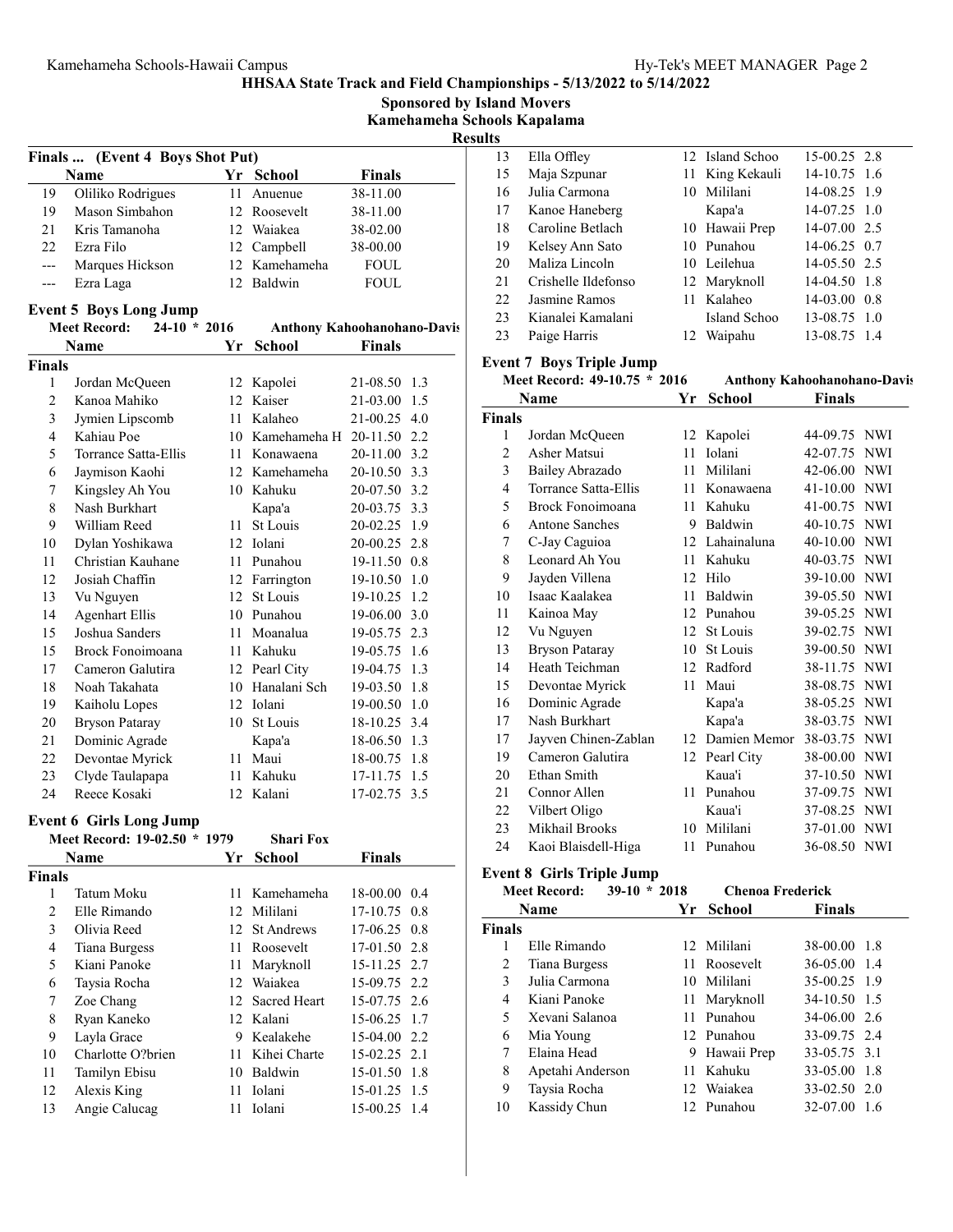Sponsored by Island Movers

Kamehameha Schools Kapalama

| esult |
|-------|
|-------|

|    |                                     |     |                           |               | ĸ |  |
|----|-------------------------------------|-----|---------------------------|---------------|---|--|
|    | Finals  (Event 8 Girls Triple Jump) |     |                           |               |   |  |
|    | Name                                |     | Yr School                 | <b>Finals</b> |   |  |
| 11 | Cami Okamura                        |     | 12 Iolani                 | 32-05.25 1.3  |   |  |
| 12 | Layla Grace                         | 9   | Kealakehe                 | 32-03.25 1.2  |   |  |
| 13 | Angie Calucag                       | 11. | <b>Iolani</b>             | 31-11.50 0.4  |   |  |
| 14 | Tamilyn Ebisu                       |     | 10 Baldwin                | 31-07.50 1.3  |   |  |
| 15 | Maliza Lincoln                      | 10  | Leilehua                  | 31-06.00 1.5  |   |  |
| 16 | Crishelle Ildefonso                 |     | 12 Maryknoll              | 30-08.25 3.3  |   |  |
| 17 | Elisha Sanchez                      |     | Kapa'a                    | 30-07.50 1.5  |   |  |
| 18 | Cammie Len                          |     | 11 Kaiser                 | 30-07.25 0.9  |   |  |
| 19 | Soana Akinaka                       | 10  | King Kekauli              | 30-07.00 2.0  |   |  |
| 20 | Kanoe Haneberg                      |     | Kapa'a                    | 30-06.50 1.3  |   |  |
| 21 | Annabelle Hong                      | 12. | <b>Iolani</b>             | 29-04.50 1.2  |   |  |
| 22 | Alexis Copp                         |     | 12 Radford                | 28-11.00 0.4  |   |  |
| 23 | Kokona Watanabe                     | 10  | Kalani                    | 28-07.00 2.6  |   |  |
| 24 | Samantha Abernathy                  | 9.  | Kamehameha M 28-04.25 0.7 |               |   |  |

# Event 9 Girls High Jump

|               | 5-05.50 * 1999<br><b>Meet Record:</b> |    | Natasha Kai   |             |
|---------------|---------------------------------------|----|---------------|-------------|
|               | Name                                  | Yr | School        | Finals      |
| <b>Finals</b> |                                       |    |               |             |
| 1             | Alexis King                           | 11 | Iolani        | 5-04.00     |
| 2             | Vanessa Steenhuis                     | 11 | Kaiser        | 5-02.00     |
| 3             | Talia Threlkeld                       | 9  | Hawaii Prep   | 4-10.00     |
| 3             | Anika Wida                            | 10 | Punahou       | $4 - 10.00$ |
| 3             | Elaina Head                           | 9  | Hawaii Prep   | $4 - 10.00$ |
| 6             | Cami Okamura                          | 12 | <b>Iolani</b> | $4 - 10.00$ |
| 7             | Kassidy Chun                          | 12 | Punahou       | $4 - 10.00$ |
| 8             | Emi Erickson                          | 12 | Punahou       | 4-08.00     |
| 8             | Jasmine Freeman                       | 11 | Radford       | 4-08.00     |
| 10            | Annabelle Hong                        | 12 | <b>Iolani</b> | 4-08.00     |
| 10            | Taylnn Abreu                          | 9  | King Kekauli  | 4-08.00     |
| 12            | Elana Ingwers                         | 12 | Kaiser        | 4-08.00     |
| 12            | Kirra Spalding                        | 12 | Kamehameha M  | 4-08.00     |
| 14            | Kanoe Haneberg                        |    | Kapa'a        | 4-06.00     |
| 14            | Kiani Panoke                          | 11 | Maryknoll     | 4-06.00     |
| 16            | Natalie Wright                        | 9  | King Kekauli  | 4-06.00     |
| 16            | Kylie Phaniphon                       | 10 | Mililani      | 4-06.00     |

# Event 10 Boys High Jump

|               | $6-09 * 1998$<br><b>Meet Record:</b> | <b>Kris Cuaresma-Primm</b> |               |
|---------------|--------------------------------------|----------------------------|---------------|
|               | <b>Name</b>                          | Yr School                  | <b>Finals</b> |
| <b>Finals</b> |                                      |                            |               |
| 1             | William Reed                         | 11 St Louis                | $6 - 04.00$   |
| 2             | Balen Rigg                           | 12 Punahou                 | $6 - 02.00$   |
| 3             | Kainoa May                           | 12 Punahou                 | $6 - 02.00$   |
| 4             | Ethan Smith                          | Kaua'i                     | $6 - 00.00$   |
| 5             | Cal' Von Baker                       | 11 Campbell                | $6 - 00.00$   |
| 6             | Jordan McQueen                       | 12 Kapolei                 | $5 - 10.00$   |
| 6             | Matis Aguilar                        | 10 Roosevelt               | $5 - 10.00$   |
| 8             | Ethan Takara                         | 12 Maui                    | $5 - 10.00$   |
| 9             | Kaiholu Lopes                        | 12 Iolani                  | 5-08.00       |
| 9             | Darius-Anthony Olloway               | 12 Kamehameha H            | 5-08.00       |
| 11            | Chase Fox                            | 12 Kahuku                  | 5-08.00       |
| 12            | Allen Lee                            | 12 Kalani                  | 5-08.00       |
|               |                                      |                            |               |

| τs    |                      |    |                |         |
|-------|----------------------|----|----------------|---------|
| 13    | Duke Mijo            |    | 12 Iolani      | 5-08.00 |
| 13    | Justin Kahalewai     |    | 12 Baldwin     | 5-08.00 |
| 15    | Trech Kekahuna       |    | 11 St Louis    | 5-06.00 |
| 15    | Jackson Augustine    |    | 10 Leilehua    | 5-06.00 |
| 17    | Heath Teichman       |    | 12 Radford     | 5-06.00 |
| 18    | Dillon Kellner       |    | 10 Punahou     | 5-06.00 |
| 18    | Yosei Takahashi      |    | 11 St Louis    | 5-06.00 |
| $---$ | Cameron Svoboda      |    | 12 Hawaii Prep | NH      |
| $---$ | Keoki Alani          |    | 10 Konawaena   | NH      |
| $---$ | Miles Hornage        |    | 10 Campbell    | NH      |
| $---$ | Nash Burkhart        |    | Kapa'a         | NH      |
| ---   | <b>Austin Finley</b> | 11 | Radford        | NΗ      |
|       |                      |    |                |         |

### Event 11 Girls Pole Vault

| <b>Meet Record:</b><br>$13-00 * 2013$ |                    |    | <b>Amber Kozaki</b> |               |
|---------------------------------------|--------------------|----|---------------------|---------------|
|                                       | Name               | Yr | <b>School</b>       | <b>Finals</b> |
| <b>Finals</b>                         |                    |    |                     |               |
| 1                                     | Tatum Moku         | 11 | Kamehameha          | $13-01.00*$   |
| 2                                     | Chloe Kinlaw       | 12 | Kaiser              | $11-00.00$    |
| 3                                     | Rylee Au           |    | 12 Waiakea          | 10-06.00      |
| 4                                     | Tessa Onaga        | 11 | Iolani              | 10-00.00      |
| 5                                     | Isabelle Au        | 12 | Waiakea             | 10-00.00      |
| 6                                     | Kacy Katsuda       | 11 | Castle              | 10-00.00      |
| 7                                     | Analissa Paresa    |    | 10 Waiakea          | 9-06.00       |
| 7                                     | Siena Jacobson     |    | 10 Iolani           | 9-06.00       |
| 9                                     | Kyra Wise          |    | 10 Moanalua         | $9 - 00.00$   |
| 9                                     | Natalie Ching      | 12 | Iolani              | $9 - 00.00$   |
| 9                                     | Lynn Pustelnik     | 10 | St Anthony          | $9 - 00.00$   |
| 12                                    | Anela Kerber       | 12 | Punahou             | 8-06.00       |
| 12                                    | Alohilani Tangalin |    | 11 Kamehameha       | 8-06.00       |
| 12                                    | Anna Scott         |    | 12 Hawaii Prep      | 8-06.00       |
| 15                                    | Lily Kassis        | 12 | Hawaii Prep         | 8-00.00       |
| 15                                    | Claudia Wagenvood  | 11 | Kaiser              | 8-00.00       |
| 15                                    | Taliga Hunt        |    | 11 Kamehameha       | 8-00.00       |
|                                       | Lily Barrett       | 10 | King Kekauli        | NH            |
|                                       | Hoku Tiwanak       | 11 | Kaiser              | NH.           |
|                                       | Ashley Matsuura    |    | 11 Moanalua         | NH            |
|                                       | Kelia Giusta       |    | 12 Moanalua         | NH            |
|                                       | Namele Kia         | 12 | Punahou             | NH            |
|                                       | Ava Huddleston     |    | 12 Hawaii Prep      | NH            |
|                                       | Jessie Erwin       | 10 | Punahou             | NH            |

# Event 12 Boys Pole Vault

|               | <b>Meet Record:</b> | $15-03 * 1997$ |    | <b>Bubba Maclean</b>     |               |
|---------------|---------------------|----------------|----|--------------------------|---------------|
|               | Name                |                | Yr | <b>School</b>            | <b>Finals</b> |
| <b>Finals</b> |                     |                |    |                          |               |
| 1             | Stephen Chezik      |                |    | 12 Mililani              | 14-00.00      |
| 2             | Keegan Gantala      |                |    | 10 Kamehameha M 13-06.00 |               |
| 3             | Lev Van Delden      |                |    | 12 Punahou               | 13-00.00      |
| 4             | Kana'i Gibson       |                |    | 10 Kamehameha            | 13-00.00      |
| 5             | Hudson Nguyen       |                |    | 11 Iolani                | 12-06.00      |
| 6             | Trevor Tanaka       |                |    | 12 St Anthony            | 12-06.00      |
| 7             | Nicson Alapai       |                |    | 10 Kamehameha            | 12-06.00      |
| 8             | Hakaru Nitahara     |                |    | 11 Kamehameha M 12-00.00 |               |
| 9             | Alexander Yuen      |                | 11 | Punahou                  | 12-00.00      |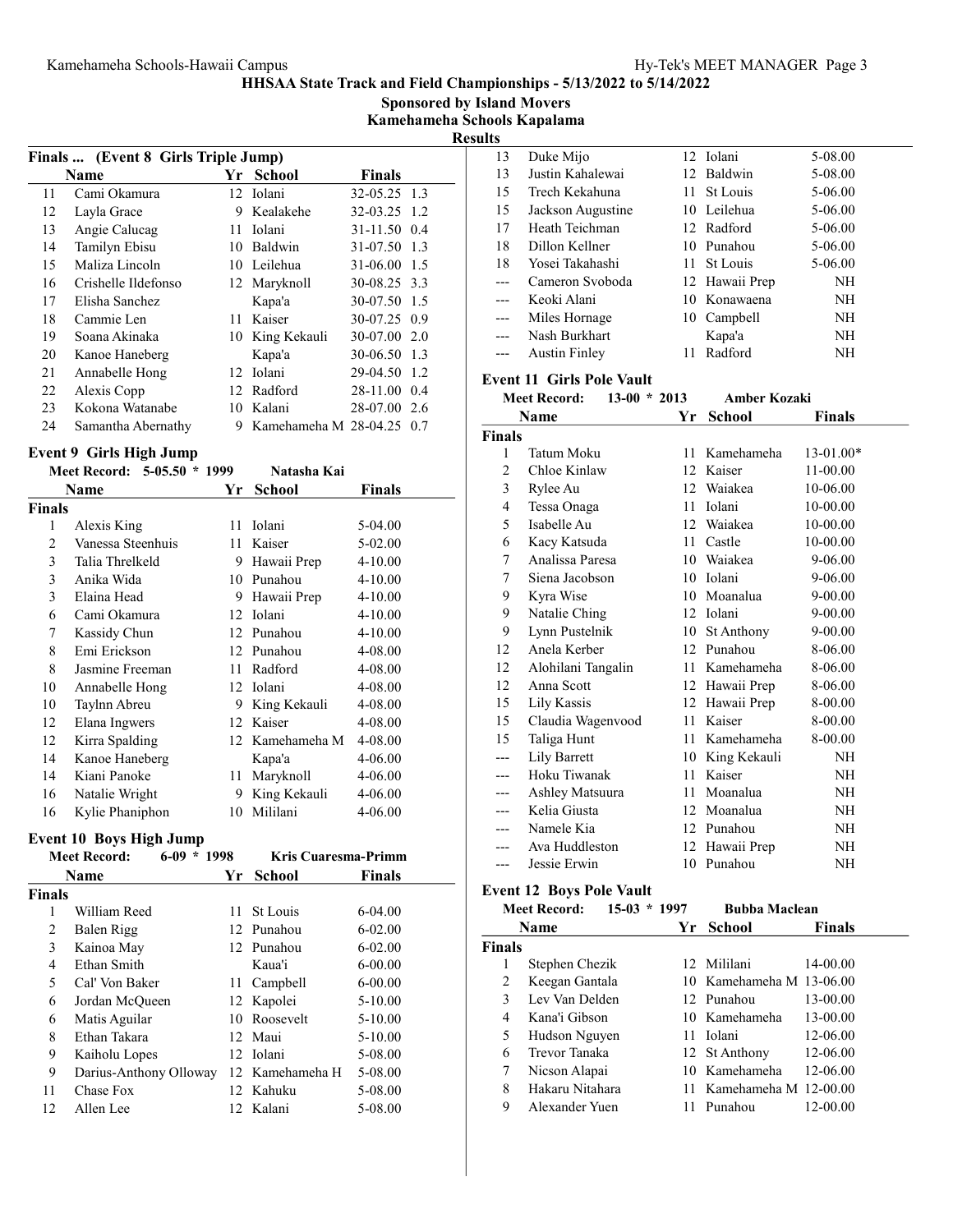Sponsored by Island Movers

Kamehameha Schools Kapalama

|    | Finals  (Event 12 Boys Pole Vault) |                 |                   |               |  |  |
|----|------------------------------------|-----------------|-------------------|---------------|--|--|
|    | <b>Name</b>                        | Yr              | <b>School</b>     | <b>Finals</b> |  |  |
| 10 | Vaughn Baldemor                    |                 | 11 Punahou        | $12 - 00.00$  |  |  |
| 11 | Logan Yamamoto                     | 11.             | Castle            | 11-06.00      |  |  |
| 11 | Luke Kaneshiro                     | 10              | Castle            | 11-06.00      |  |  |
| 11 | Alika Harbottle                    |                 | 10 Kamehameha     | 11-06.00      |  |  |
| 11 | Zane Thomason                      |                 | 11 Mililani       | 11-06.00      |  |  |
| 11 | Kaike Ramos                        |                 | 10 Kamehameha H   | 11-06.00      |  |  |
| 16 | Aaron Guerrero                     | 10              | <b>St Anthony</b> | 11-00.00      |  |  |
| 16 | Brock Toma                         | 9               | Baldwin           | $11 - 00.00$  |  |  |
|    | Nohi Casco                         | 9               | Kamehameha M      | NH            |  |  |
|    | Evan Pan                           | 12 <sup>1</sup> | Iolani            | NΗ            |  |  |
|    | Zack Takeshita                     | 11.             | <b>Iolani</b>     | NH            |  |  |
|    | Taylor Eckart                      |                 | 12 Kamehameha H   | NH            |  |  |
|    | Haiden Kay                         |                 | 10 Kamehameha H   | NΗ            |  |  |

#### Event 13 Girls 100 Meter Hurdles

| <b>Meet Record:</b><br>$14.11 * 2017$ |                            | <b>Saydee Aganus</b> |               |                 |
|---------------------------------------|----------------------------|----------------------|---------------|-----------------|
|                                       | Name                       | Yr                   | School        | <b>Prelims</b>  |
|                                       | Preliminaries              |                      |               |                 |
| 1                                     | Tatum Moku                 | 11                   | Kamehameha    | 15.58Q-1.0      |
| $\overline{2}$                        | Nala Stojadinovic          | 10                   | Punahou       | 15.98Q-0.8      |
| 3                                     | Tessa Onaga                | 11                   | <b>Iolani</b> | 16.50Q-1.4      |
| 4                                     | Alexyz Nakamoto            | 10                   | Leilehua      | 16.18Q-1.0      |
| 5                                     | Kalena Akinaka             | 10                   | King Kekauli  | 16.66Q-1.4      |
| 6                                     | Kanoe Haneberg             |                      | Kapa'a        | 17.02Q-0.8      |
| 7                                     | Kaiulani Bento             | 12                   | Hawaii Prep   | $16.66q - 1.0$  |
| 8                                     | Kelia Giusta               | 12                   | Moanalua      | $16.92q - 1.4$  |
| 9                                     | Kassy Ell                  |                      | Kapa'a        | $17.47 - 1.4$   |
| 10                                    | Kailani Balbas             |                      | 12 Campbell   | $17.51 - 1.4$   |
| 11                                    | Zoe Gacayan                | 9                    | Kamehameha H  | $17.60 - 0.8$   |
| 12                                    | Brooke Awaya               | 12                   | Iolani        | $17.65 - 1.0$   |
| 13                                    | <b>Brooke Yamamoto</b>     | 11                   | Kalani        | $17.72 - 1.4$   |
| 14                                    | Mia Young                  | 12                   | Punahou       | $17.77 - 1.0$   |
| 15                                    | Chloe Toma                 | 12                   | Baldwin       | $17.84 - 1.0$   |
| 16                                    | Kawena Villasenor-Yaman 12 |                      | Kealakehe     | $17.90 -0.8$    |
| 17                                    | Kiana Quinabo              | 9                    | King Kekauli  | $-0.8$<br>17.93 |
| 18                                    | Gianni Latimer             | 10                   | Kalaheo       | $18.12 - 1.0$   |
| 19                                    | Alohilani Tangalin         | 11                   | Kamehameha    | $18.13 - 0.8$   |
| 20                                    | Alexis Copp                | 12                   | Radford       | $18.14 - 1.0$   |
| 21                                    | Sayje Lactaoen             | 12                   | Campbell      | $18.30 -1.4$    |
| 22                                    | Kylie Moniz                | 11                   | Punahou       | 18.49<br>$-0.8$ |
| ---                                   | Tiana Burgess              | 11                   | Roosevelt     | $DO -1.4$       |
| $---$                                 | Maya Pacarro               |                      | 10 Kamehameha | DQ -0.8         |

#### Event 13 Girls 100 Meter Hurdles

|               | <b>Meet Record:</b> | $14.11 * 2017$ | <b>Saydee Aganus</b> |                     |
|---------------|---------------------|----------------|----------------------|---------------------|
|               | <b>Name</b>         |                | Yr School            | <b>Finals</b>       |
| <b>Finals</b> |                     |                |                      |                     |
|               | Tatum Moku          |                | 11 Kamehameha        | 15.18 NWI           |
| 2             | Nala Stojadinovic   |                | 10 Punahou           | 15.78 NWI           |
| 3             | Alexyz Nakamoto     |                | 10 Leilehua          | 15.93 NWI           |
| 4             | Tessa Onaga         | 11             | Iolani               | 16.29 NWI           |
| 5             | Kalena Akinaka      |                | 10 King Kekauli      | <b>NWI</b><br>16.89 |

| ılts           |                                        |     |                  |                |
|----------------|----------------------------------------|-----|------------------|----------------|
| 6              | Kanoe Haneberg                         |     | Kapa'a           | 17.21 NWI      |
| 7              | Kelia Giusta                           | 12. | Moanalua         | 17.23 NWI      |
| 8              | Kajulani Bento                         |     | 12 Hawaii Prep   | 17.55<br>NWI   |
|                | <b>Event 14 Boys 110 Meter Hurdles</b> |     |                  |                |
|                | <b>Meet Record:</b><br>$14.19 * 2019$  |     | <b>Rey Cadiz</b> |                |
|                | Name                                   | Yr  | <b>School</b>    | <b>Prelims</b> |
|                | <b>Preliminaries</b>                   |     |                  |                |
| 1              | Joshua Sanders                         | 11  | Moanalua         | 15.83Q-2.2     |
| $\overline{2}$ | Justin Kahalewai                       |     | 12 Baldwin       | 15.91Q0.1      |
| 3              | Timothy Wallace                        |     | 9 Mililani       | 16.47Q-2.4     |
| $\overline{4}$ | Raiden Morris                          |     | 10 Kamehameha    | 15.92Q0.1      |
| 5              | Jadaiah Taugasolo                      |     | 12 Campbell      | 16.39Q-2.2     |
| 6              | Tai Demura-Devore                      |     | 10 Punahou       | 16.61Q-2.4     |
| 7              | Tristan Lewandowsky                    | 12  | Moanalua         | 16.29q0.1      |
| 8              | Kala Velasco                           |     | Kapa'a           | 16.32q0.1      |
| 9              | Isaac Kaalakea                         |     | 11 Baldwin       | 16.37 0.1      |
| 10             | Skye Roman                             |     | 12 Nanakuli      | $16.75 -2.4$   |
| 11             | Malakai Fillmore                       |     | 12 Konawaena     | $17.14 -2.2$   |
| 12             | Theolease Priester                     |     | 11 Iolani        | 17.24 -2.4     |
| 13             | Brayden Furtado                        |     | 12 Leilehua      | 17.51 0.1      |
| 14             | Ares Pasion                            | 11  | Mililani         | $17.60 -2.2$   |
| 15             | Joey Sams                              |     | Waimea           | $17.83 - 2.2$  |
| 16             | Diamond Hanohano-Patus 10              |     | Campbell         | 17.84 -2.4     |
| 17             | Darius-Anthony Olloway                 | 12  | Kamehameha H     | 17.94 -2.2     |
| 18             | Noah Harris                            |     | 12 Kamehameha    | 18.12 0.1      |
| 19             | Ethan Phan                             | 11  | Roosevelt        | 18.12 0.1      |
| 20             | Isaiah Hill                            | 11  | Moanalua         | 18.25 -2.4     |
| 21             | Kacen Hamada                           |     | 12 Hawaii Prep   | $18.67 - 2.2$  |
| 22             | <b>Antone Sanches</b>                  |     | 9 Baldwin        | 18.68 -2.4     |
| 23             | Toshiro Ritari                         | 12. | Punahou          | $20.07 -2.4$   |
| ---            | Reece Kosaki                           |     | 12 Kalani        | $DQ -2.2$      |

### Event 14 Boys 110 Meter Hurdles

|               | $14.19 * 2019$<br><b>Meet Record:</b> |    | <b>Rey Cadiz</b> |               |
|---------------|---------------------------------------|----|------------------|---------------|
|               | <b>Name</b>                           | Yr | <b>School</b>    | <b>Finals</b> |
| <b>Finals</b> |                                       |    |                  |               |
| 1             | Justin Kahalewai                      |    | 12 Baldwin       | 15.59 NWI     |
| 2             | Joshua Sanders                        |    | 11 Moanalua      | 15.65 NWI     |
| 3             | Jadaiah Taugasolo                     |    | 12 Campbell      | 15.69 NWI     |
| 4             | Timothy Wallace                       |    | 9 Mililani       | 15.72 NWI     |
| 5             | Tristan Lewandowsky                   |    | 12 Moanalua      | 15.80 NWI     |
| 6             | Tai Demura-Devore                     |    | 10 Punahou       | 15.99 NWI     |
| 7             | Raiden Morris                         |    | 10 Kamehameha    | 16.00 NWI     |
| 8             | Kala Velasco                          |    | Kapa'a           | NWI<br>17.07  |

### Event 15 Girls 100 Meter Dash

| <b>Meet Record:</b> | $12.01 * 2017$ | <b>Kristen O'Handley</b> |                |
|---------------------|----------------|--------------------------|----------------|
| <b>Name</b>         |                | Yr School                | <b>Prelims</b> |
| Preliminaries       |                |                          |                |
| Caiya Hanks         |                | 12 Konawaena             | 12.700-2.8     |
| Elle Rimando        |                | 12 Mililani              | 12.76Q-1.9     |
| Olivia Reed         |                | 12 St Andrews            | 12.82Q-2.9     |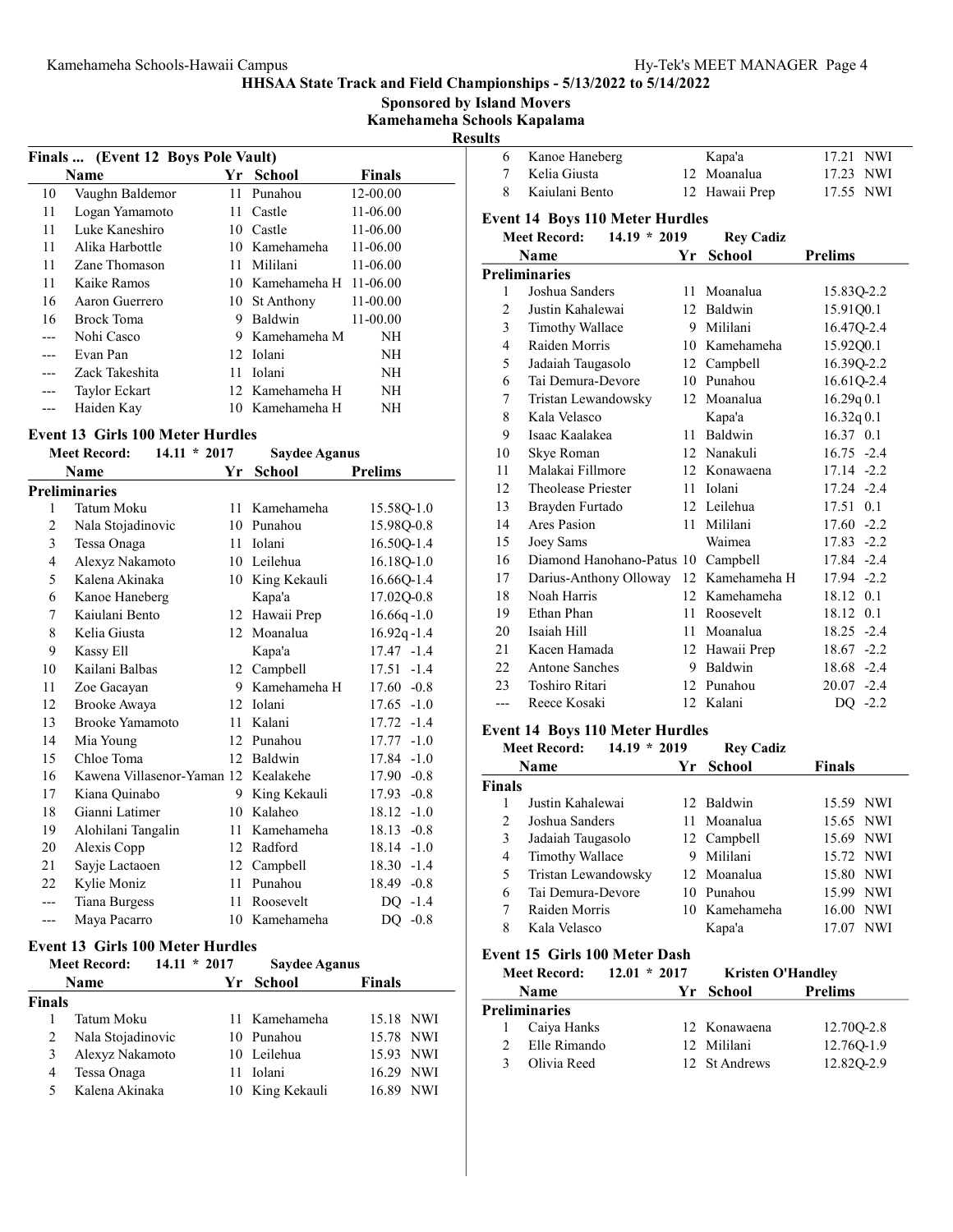Sponsored by Island Movers Kamehameha Schools Kapalama

Results

|     | Preliminaries  (Event 15 Girls 100 Meter Dash) |         |               |                |  |  |
|-----|------------------------------------------------|---------|---------------|----------------|--|--|
|     | Name                                           | Yr      | <b>School</b> | <b>Prelims</b> |  |  |
| 4   | Deiona Carter                                  | 10      | Mililani      | 12.88Q-1.9     |  |  |
| 5   | Ja'lyn Deichert                                | 9       | King Kekauli  | 13.07Q-2.9     |  |  |
| 6   | Madisun Goueytes                               | 12      | Kamehameha M  | 13.19Q-2.8     |  |  |
| 7   | Hannah Miura                                   | 12      | Punahou       | $12.93q - 1.9$ |  |  |
| 8   | Malia Rose Harvey                              | 9       | Maryknoll     | 13.11q-2.9     |  |  |
| 9   | Kimberly McCoy                                 | 9       | Kaiser        | 13.40 -1.9     |  |  |
| 10  | Ella Offley                                    | 12      | Island Schoo  | 13.42 -1.9     |  |  |
| 11  | Zoe Kamakani Maikai                            | 10      | Anuenue       | 13.47 -1.9     |  |  |
| 12  | Isabella Bryant                                |         | 10 Leilehua   | 13.48 -2.8     |  |  |
| 13  | Kelsey Ann Sato                                | 10      | Punahou       | 13.49 -2.9     |  |  |
| 14  | Katie Marquardsen                              | 11      | Kahuku        | $13.50 -2.8$   |  |  |
| 15  | Layla Grace                                    | 9       | Kealakehe     | 13.56 -2.9     |  |  |
| 16  | Makena Stevenson                               | $12-12$ | Maui          | 13.58 -2.9     |  |  |
| 17  | Paige Harris                                   | 12      | Waipahu       | $13.62 - 1.9$  |  |  |
| 18  | Ruby Kessler                                   | 11      | Seabury Hall  | $13.66 - 2.8$  |  |  |
| 19  | Krista Cox                                     | 11      | Kapolei       | $13.70 - 1.9$  |  |  |
| 20  | Kylie Calabrese-Kenny                          | 12      | Iolani        | $13.76 - 2.8$  |  |  |
| 21  | Apetahi Anderson                               | 11      | Kahuku        | $13.82 -2.8$   |  |  |
| 22  | Ryan Kaneko                                    |         | 12 Kalani     | 14.01 -2.9     |  |  |
| --- | Lola Richardson                                | 11      | King Kekauli  | $FS -2.9$      |  |  |
|     |                                                |         |               |                |  |  |

### Event 15 Girls 100 Meter Dash

| <b>Meet Record:</b> |                   | $12.01 * 2017$<br><b>Kristen O'Handley</b> |                  |                 |
|---------------------|-------------------|--------------------------------------------|------------------|-----------------|
|                     | <b>Name</b>       |                                            | Yr School        | <b>Finals</b>   |
| <b>Finals</b>       |                   |                                            |                  |                 |
|                     | Olivia Reed       |                                            | 12 St Andrews    | $12.63 - 0.9$   |
| 2                   | Caiya Hanks       |                                            | 12 Konawaena     | $12.64 - 0.9$   |
| 3                   | Elle Rimando      |                                            | 12 Mililani      | $12.72 - 0.9$   |
| 4                   | Ja'lyn Deichert   |                                            | 9 King Kekauli   | $12.91 - 0.9$   |
| 5                   | Malia Rose Harvey |                                            | 9 Maryknoll      | $12.93 -0.9$    |
| 6                   | Deiona Carter     |                                            | 10 Mililani      | $13.03 - 0.9$   |
| 7                   | Hannah Miura      |                                            | 12 Punahou       | $13.05 -0.9$    |
| 8                   | Madisun Goueytes  |                                            | 12. Kamehameha M | $-0.9$<br>13.41 |

### Event 16 Boys 100 Meter Dash

| $10.63 * 2017$<br><b>Meet Record:</b> |                       | <b>Christian Padron</b>      |          |                                                                                                                                                                                                                                                                                     |
|---------------------------------------|-----------------------|------------------------------|----------|-------------------------------------------------------------------------------------------------------------------------------------------------------------------------------------------------------------------------------------------------------------------------------------|
|                                       |                       |                              | School   | <b>Prelims</b>                                                                                                                                                                                                                                                                      |
|                                       |                       |                              |          |                                                                                                                                                                                                                                                                                     |
| 1                                     | Joseph Randolph       |                              |          | 11.12Q-2.3                                                                                                                                                                                                                                                                          |
| 2                                     | Jaylan Johnson        |                              |          | 11.36Q-1.4                                                                                                                                                                                                                                                                          |
| 3                                     |                       |                              |          | 11.40Q-1.8                                                                                                                                                                                                                                                                          |
| 4                                     | Trech Kekahuna        |                              |          | 11.34Q-2.3                                                                                                                                                                                                                                                                          |
| 5                                     |                       |                              |          | 11.38Q-1.4                                                                                                                                                                                                                                                                          |
| 6                                     | <b>Emanuel Carter</b> |                              |          | 11.46Q-1.8                                                                                                                                                                                                                                                                          |
| 7                                     |                       |                              |          | $11.47q - 2.3$                                                                                                                                                                                                                                                                      |
| 8                                     | Coby Tanioka          |                              | Castle   | $11.52q - 1.8$                                                                                                                                                                                                                                                                      |
| 9                                     | Raine Fujimura        |                              |          | $11.54 -2.3$                                                                                                                                                                                                                                                                        |
| 10                                    | Kahiau Poe            |                              |          | $11.55 - 1.4$                                                                                                                                                                                                                                                                       |
| 11                                    | Jalen Keller          |                              |          | $11.58 - 1.4$                                                                                                                                                                                                                                                                       |
| 12                                    | William Reed          |                              | St Louis | $11.64 - 1.8$                                                                                                                                                                                                                                                                       |
| 13                                    | Andy Canencia         |                              |          | $11.65 - 1.4$                                                                                                                                                                                                                                                                       |
| 14                                    | Jake Yoro             |                              |          | $11.70 -2.3$                                                                                                                                                                                                                                                                        |
|                                       |                       | Name<br><b>Preliminaries</b> |          | Yr<br>11 Baldwin<br>11 Mililani<br>Shane Kawakami-William: 11 Hawaii Bapti<br>11 St Louis<br>Gabriel Maramag-Ganigan 10 Moanalua<br>12 Waianae<br>Chansen Nicodemus-Garci 11 Kahuku<br>11<br>11 Pearl City<br>10 Kamehameha H<br>10 Kalaheo<br>11<br>12 Moanalua<br>11 King Kekauli |

| 11.S |                  |            |               |
|------|------------------|------------|---------------|
| 15   | Kekoa Sanchez    | 12 Waipahu | $11.71 - 1.8$ |
| 16   | Kai Strawn       | 10 Kaiser  | $11.81 - 1.8$ |
| 17   | Joshua Santiago  | 11 Waianae | $11.84 - 2.3$ |
| 18   | Davidson Kathman | 10 Kalaheo | $11.87 - 1.4$ |
| 19   | Dante Peltier    | 11 Kaimuki | $11.87 - 1.8$ |
| 20   | Landen Ambrocio  | 9 Baldwin  | $11.90 - 1.4$ |
| 21   | Kelvyn Saito     | 12 Baldwin | $11.95 - 1.8$ |
| 22   | Coby Wakayama    | 12 Maui    | $12.09 - 2.3$ |
|      | Kanoa Mahiko     | 12 Kaiser  | $FS -1.4$     |
|      |                  |            |               |

### Event 16 Boys 100 Meter Dash

|               | $10.63 * 2017$<br><b>Meet Record:</b>   | <b>Christian Padron</b> |               |
|---------------|-----------------------------------------|-------------------------|---------------|
|               | <b>Name</b>                             | Yr School               | <b>Finals</b> |
| <b>Finals</b> |                                         |                         |               |
|               | Joseph Randolph                         | 11 Baldwin              | $10.97 - 1.2$ |
| $\mathcal{L}$ | Trech Kekahuna                          | 11 St Louis             | $11.19 - 1.2$ |
| 3             | <b>Emanuel Carter</b>                   | 12 Waianae              | $11.35 - 1.2$ |
| 4             | Shane Kawakami-William: 11 Hawaii Bapti |                         | $11.41 - 1.2$ |
| 5             | Jaylan Johnson                          | 11 Mililani             | $11.45 - 1.2$ |
| 6             | Gabriel Maramag-Ganigan 10 Moanalua     |                         | $11.47 - 1.2$ |
| 7             | Coby Tanioka                            | 11 Castle               | $11.48 - 1.2$ |
| 8             | Chansen Nicodemus-Garci 11 Kahuku       |                         | $11.50 - 1.2$ |

#### Event 17 Girls 1500 Meter Run

|     | Meet Record: 4:36.22 * 2013        |    | <b>Zoe Sims</b> |                |
|-----|------------------------------------|----|-----------------|----------------|
|     | Name                               | Yr | <b>School</b>   | <b>Prelims</b> |
|     | <b>Preliminaries</b>               |    |                 |                |
| 1   | Kaylee Volner                      | 12 | Seabury Hall    | 5:01.34Q       |
| 2   | Isabella Ford                      | 11 | Punahou         | 5:12.75Q       |
| 3   | Cozette Wood                       | 11 | Kealakehe       | 5:01.44Q       |
| 4   | Kaylee Noda                        |    | 12 Pearl City   | 5:13.15Q       |
| 5   | Malia Dickhens                     |    | 12 Punahou      | 5:03.54Q       |
| 6   | Ashley Kodama                      |    | 11 Hawaii Bapti | 5:13.55Q       |
| 7   | Emma Burgess                       |    | Kaua'i          | 5:07.42Q       |
| 8   | Mai Pham                           |    | 12 Roosevelt    | 5:13.60Q       |
| 9   | Hulali Halpern                     | 9  | Hilo            | 5:12.39q       |
| 10  | Kyle Hasegawa                      |    | 10 Punahou      | 5:13.92q       |
| 11  | Jessica Phung                      |    | 11 Kalani       | 5:16.42q       |
| 12  | Kacey Miura                        | 11 | Kalani          | 5:18.49q       |
| 13  | Meskerem(Remi) Garbersc 10 Kalaheo |    |                 | 5:21.74        |
| 14  | Kamaira Silva                      |    | Kaua'i          | 5:21.87        |
| 15  | Priana Dugied                      | 11 | Seabury Hall    | 5:21.87        |
| 16  | Emily Naylor                       |    | 12 Kalaheo      | 5:24.03        |
| 17  | Layla James                        | 9  | Kihei Charte    | 5:29.89        |
| 18  | Melanie Toczko                     | 9  | Campbell        | 5:31.91        |
| 19  | Shaian Garana                      |    | 12 Konawaena    | 5:32.50        |
| 20  | Tanya Kari                         |    | 10 Kihei Charte | 5:33.02        |
| 21  | Samantha Morinaga                  | 9  | Kalani          | 5:39.59        |
| 22  | Akemi Tominaga                     | 12 | Waiakea         | 5:39.67        |
| --- | Layne Millen                       | 10 | Seabury Hall    | DQ             |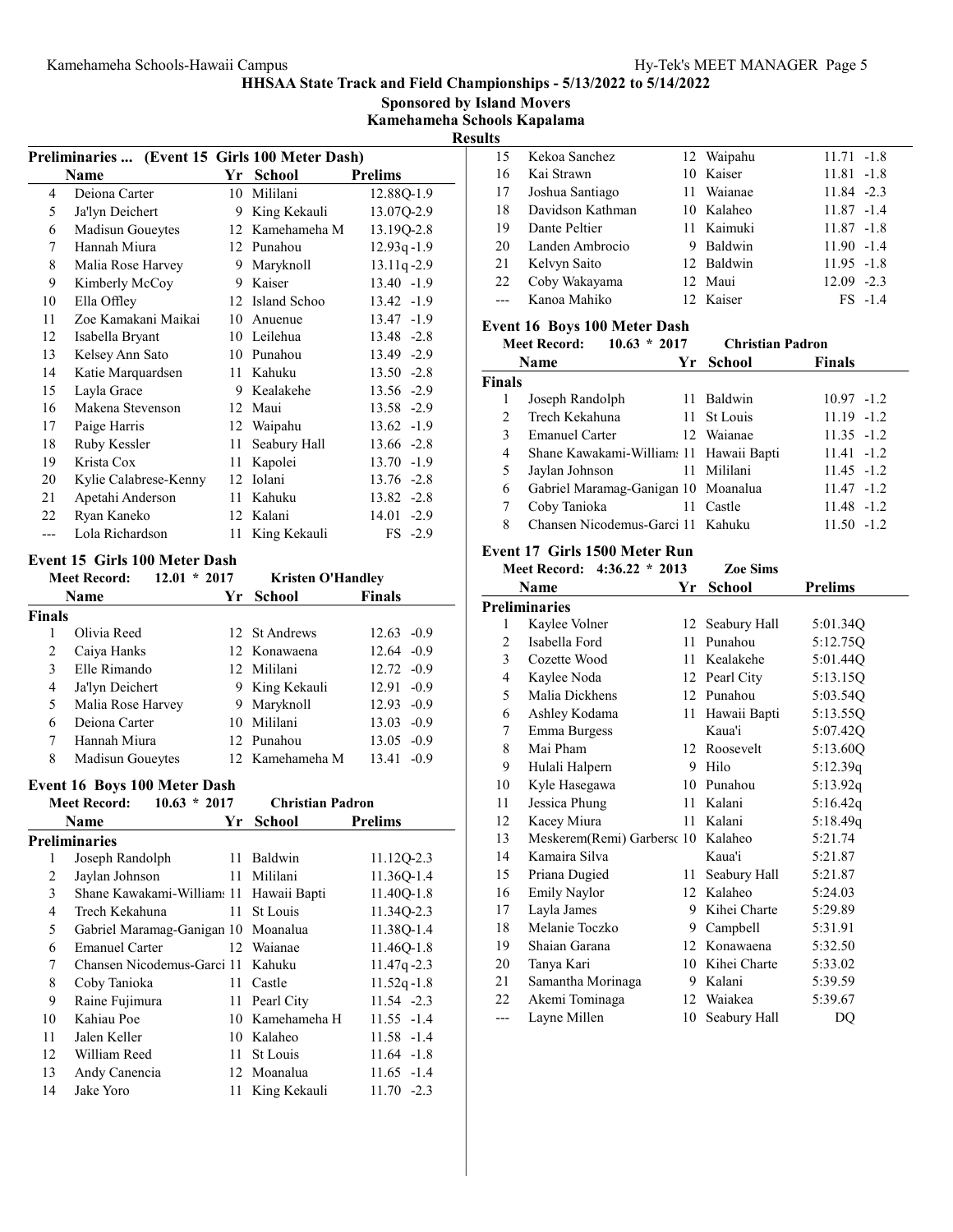Sponsored by Island Movers

Kamehameha Schools Kapalama

Results

|                         |                                                             |      |                   | IVС            |
|-------------------------|-------------------------------------------------------------|------|-------------------|----------------|
|                         | Event 17 Girls 1500 Meter Run                               |      |                   |                |
|                         | Meet Record: 4:36.22 * 2013                                 |      | <b>Zoe Sims</b>   |                |
|                         | Name                                                        | Yr   | <b>School</b>     | <b>Finals</b>  |
| Finals                  |                                                             |      |                   |                |
| 1                       | Isabella Ford                                               | 11   | Punahou           | 4:44.90        |
| $\mathfrak{2}$          | Kaylee Volner                                               | 12   | Seabury Hall      | 4:46.01        |
| 3                       | Mai Pham                                                    |      | 12 Roosevelt      | 4:52.27        |
| $\overline{4}$          | Malia Dickhens                                              |      | 12 Punahou        | 4:52.38        |
| 5                       | Emma Burgess                                                |      | Kaua'i            | 4:59.00        |
| 6                       | Cozette Wood                                                |      | 11 Kealakehe      | 4:59.64        |
| 7                       | Hulali Halpern                                              |      | 9 Hilo            | 5:02.67        |
| $\,$ 8 $\,$             | Ashley Kodama                                               |      | 11 Hawaii Bapti   | 5:02.73        |
| 9                       | Kacey Miura                                                 |      | 11 Kalani         | 5:12.75        |
| 10                      | Jessica Phung                                               |      | 11 Kalani         | 5:13.18        |
| 11                      | Kyle Hasegawa                                               |      | 10 Punahou        | 5:13.57        |
| 12                      | Kaylee Noda                                                 |      | 12 Pearl City     | 5:16.57        |
|                         |                                                             |      |                   |                |
|                         | Event 18 Boys 1500 Meter Run<br>Meet Record: 4:01.23 * 2014 |      | <b>Jac Hebert</b> |                |
|                         | Name                                                        | Yr   | <b>School</b>     | <b>Prelims</b> |
|                         |                                                             |      |                   |                |
| 1                       | <b>Preliminaries</b><br>Parker Wagnild                      |      | 12 Mid Pacific    |                |
| $\mathfrak{2}$          |                                                             |      |                   | 4:15.33Q       |
|                         | <b>Connor Malinger</b>                                      |      | 12 Hawaii Bapti   | 4:16.86Q       |
| 3<br>$\overline{4}$     | Joshua Dutton                                               |      | 12 Punahou        | 4:19.44O       |
| 5                       | Jared Cantere                                               |      | 12 Maui           | 4:19.75Q       |
|                         | Peter Lowell                                                |      | 10 Maryknoll      | 4:19.52Q       |
| 6                       | Ngirakederang Ueda                                          |      | 12 Waiakea        | 4:20.64Q       |
| 7                       | Colin Shimabukuro                                           | 11 - | Moanalua          | 4:19.60Q       |
| 8                       | Matthew Frisbie                                             |      | 12 Kalani         | 4:20.82Q       |
| 9                       | Michael(Gray) Brady                                         |      | 11 Kalaheo        | 4:20.03q       |
| 10                      | Yuta Cole                                                   |      | 10 Kalani         | 4:20.72q       |
| 11                      | Chasen Inoshita                                             |      | 11 Punahou        | 4:21.64q       |
| 12                      | Aspen-Shay Kane                                             | 11 - | Kamehameha        | 4:22.79q       |
| 13                      | Raudo Inomata                                               |      | 12 Kalani         | 4:24.48        |
| 14                      | Braden Wong                                                 | 11 - | Kamehameha        | 4:25.76        |
| 15                      | Sage Soto                                                   | 11   | Kapolei           | 4:27.91        |
| 16                      | Hiroshi Ludwig                                              |      | 12 Moanalua       | 4:32.03        |
| 17                      | Riley Herradura                                             |      | 10 Campbell       | 4:32.06        |
| 18                      | Jeddison Miller                                             |      | 10 Hanalani Sch   | 4:33.52        |
| 19                      | Galen Okamoto                                               |      | 11 Maui           | 4:33.61        |
| 20                      | Kevin Au                                                    | 12   | Hanalani Sch      | 4:36.37        |
|                         | Event 18 Boys 1500 Meter Run                                |      |                   |                |
|                         | Meet Record: 4:01.23 * 2014                                 |      | <b>Jac Hebert</b> |                |
|                         | Name                                                        | Yr   | <b>School</b>     | <b>Finals</b>  |
| Finals                  |                                                             |      |                   |                |
| 1                       | Parker Wagnild                                              | 12   | Mid Pacific       | 4:08.29        |
| $\sqrt{2}$              | Connor Malinger                                             | 12   | Hawaii Bapti      | 4:10.13        |
| 3                       | Jared Cantere                                               | 12   | Maui              | 4:13.59        |
| $\overline{\mathbf{4}}$ | Ngirakederang Ueda                                          |      | 12 Waiakea        | 4:14.35        |
| 5                       | Joshua Dutton                                               |      | 12 Punahou        | 4:14.38        |
| 6                       | Michael(Gray) Brady                                         |      | 11 Kalaheo        | 4:14.93        |
| 7                       | Chasen Inoshita                                             |      | 11 Punahou        | 4:17.91        |
|                         |                                                             |      |                   |                |

|    | Raudo Inomata     | 12 Kalani     | 4:19.91 |
|----|-------------------|---------------|---------|
| 9  | Colin Shimabukuro | 11 Moanalua   | 4:21.60 |
| 10 | Peter Lowell      | 10 Maryknoll  | 4:21.79 |
| 11 | Matthew Frisbie   | 12. Kalani    | 4:24.68 |
| 12 | Aspen-Shay Kane   | 11 Kamehameha | 4:25.90 |
|    |                   |               |         |

# Event 19 Girls 4x100 Meter Relay

#### Meet Record: 48.35 \* 2010 Radford K Patton A.Hinkle, S.Meyers T. Whitner

|    | <b>Team</b>                 | <b>Relay</b> | <b>Prelims</b>              |
|----|-----------------------------|--------------|-----------------------------|
|    | <b>Preliminaries</b>        |              |                             |
| 1  | Punahou                     |              | 49.50Q                      |
|    | 1) Gabby Smith 12           |              | 2) Kelsey Ann Sato 10       |
|    | 3) Xevani Salanoa 11        |              | 4) Hannah Miura 12          |
| 2  | Mililani                    |              | 50.02Q                      |
|    | 1) Kiana Muratsuka 12       |              | 2) Deiona Carter 10         |
|    | 3) Camryn Kunihisa 9        |              | 4) Elle Rimando 12          |
| 3  | Konawaena                   |              | 51.32Q                      |
|    | 1) Uhiwai Wall 10           |              | 2) Ila Henry 11             |
|    | 3) Braxton Kimitete 11      |              | 4) Caiya Hanks 12           |
| 4  | Kamehameha Maui             |              | 50.96Q                      |
|    | 1) Sofia Abernathy 9        |              | 2) Kailea Tuitele 10        |
|    | 3) Samantha Abernathy 9     |              | 4) Madisun Goueytes 12      |
| 5  | King Kekaulike              |              | 51.33O                      |
|    | 1) Natalie Wright 9         |              | 2) Lola Richardson 11       |
|    | 3) Satori Israel 9          |              | 4) Ja'lyn Deichert 9        |
| 6  | Waiakea                     |              | 52.15Q                      |
|    | 1) Sakura Yabuki 11         |              | 2) Maya Kaneshiro 10        |
|    | 3) Zadelyn Ferreira 11      |              | 4) Taysia Rocha 12          |
| 7  | Leilehua                    |              | 51.05q                      |
|    | 1) Isabella Bryant 10       |              | 2) Alexyz Nakamoto 10       |
|    | 3) Shamari Beatty 10        |              | 4) Harmony Jackson 11       |
| 8  | Kaiser                      |              | 51.60q                      |
|    | 1) Cammie Len 11            |              | 2) Kimberly McCoy 9         |
|    | 3) Mia Kanekoa 10           |              | 4) Chloe Kinlaw 12          |
| 9  | Island School               |              | 51.99                       |
|    | 1) Liko Edwards             |              | 2) Lily Keller              |
|    | 3) Kianalei Kamalani        |              | 4) Ella Offley 12           |
| 10 | Iolani                      |              | 52.13                       |
|    | 1) Annabelle Hong 12        |              | 2) Tessa Onaga 11           |
|    | 3) Courtney Okumura 12      |              | 4) Kylie Calabrese-Kenny 12 |
| 11 | Kamehameha                  |              | 52.43                       |
|    | 1) Saraya Burghardt 11      |              | 2) Rylie Burghardt 11       |
|    | 3) Tatum Moku 11            |              | 4) Tezra Abraham 10         |
| 12 | Hawaii Bapti                |              | 52.56                       |
|    | 1) Emi Wada 12              |              | 2) Rachel Harris 12         |
|    | 3) Lauren Chee 11           |              | 4) Joey Lin 11              |
| 13 | Maui                        |              | 52.68                       |
|    | 1) Jacy Anne Dela Cruz 11   |              | 2) Elizabeth Bautista 11    |
|    | 3) Natea Rosete-Tokuhisa 12 |              | 4) Makena Stevenson 12      |
| 14 | Sacred Hearts Academy       |              | 52.75                       |
|    | 1) Zoe Chang 12             |              | 2) Angelina Lind 9          |
|    | 3) Savanna Peng 12          |              | 4) Cadee Paulos 12          |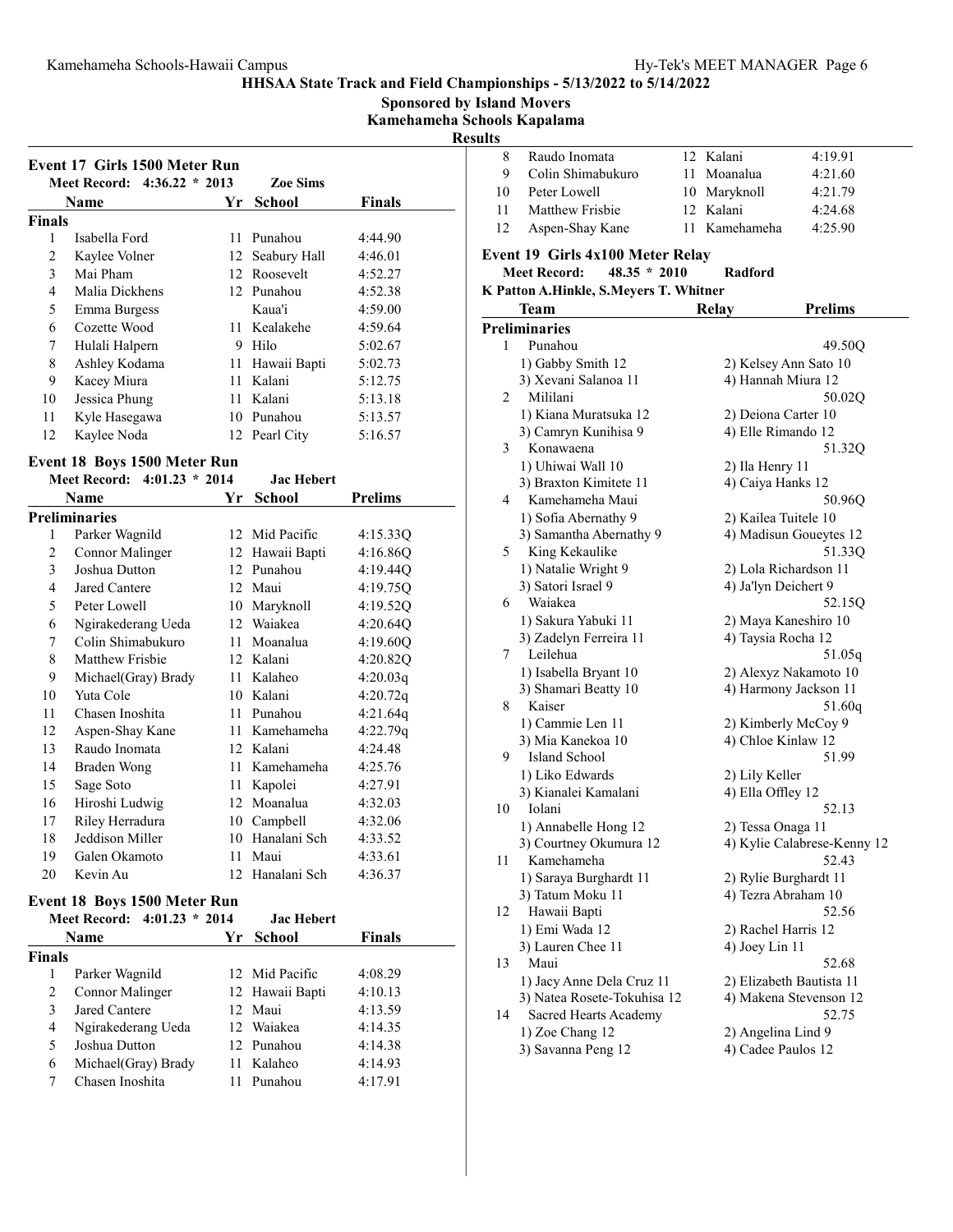Sponsored by Island Movers

Kamehameha Schools Kapalama

Results

| Preliminaries  (Event 19 Girls 4x100 Meter Relay) |                                        |                           |  |  |
|---------------------------------------------------|----------------------------------------|---------------------------|--|--|
|                                                   |                                        |                           |  |  |
|                                                   | Relay<br>Team                          | <b>Prelims</b>            |  |  |
| 15                                                | Aiea                                   | 53.27                     |  |  |
|                                                   | 1) Miranda Scott 9                     | 2) Amaris O'Pry 11        |  |  |
|                                                   | 3) Breenalyn Shimabukuro 11            | 4) Alyna Slayter 12       |  |  |
| 16                                                | Baldwin                                | 53.48                     |  |  |
|                                                   | 1) Aaliyah Racadio-Koohanoha           | 2) Kailee Yoshizawa 9     |  |  |
|                                                   | 3) Bailey Ching 10                     | 4) Shea Lee Heu 11        |  |  |
|                                                   | 17 Campbell                            | 53.62                     |  |  |
|                                                   | 1) Trinity Jamison 12                  | 2) Aleena Kai 12          |  |  |
|                                                   | 3) Sayje Lactaoen 12                   | 4) Kailani Balbas 12      |  |  |
| 18                                                | Kalaheo                                | 53.68                     |  |  |
|                                                   | 1) Sarah Swendsen 12                   | 2) Sophia McMillian 10    |  |  |
|                                                   | 3) Grace Weigand 11                    | 4) Jasmine Ramos 11       |  |  |
| 19                                                | Maryknoll                              | 53.77                     |  |  |
|                                                   | 1) Kelly Valdez 9                      | 2) Brooke Kimura 11       |  |  |
|                                                   | 3) Leia Peralta 11                     | 4) Crishelle Ildefonso 12 |  |  |
| 20                                                | Mid Pacific Institute                  | 54.08                     |  |  |
|                                                   | 1) Ouinn Gilman 11                     | 2) Mylah Williams 11      |  |  |
|                                                   | 3) Milika'a Wells-Whittle 12           | 4) Elle Sparks 12         |  |  |
| 21                                                | Hawaii Prep Academy                    | 54.22                     |  |  |
|                                                   | 1) Daniela Rojas-Castelblanco 1        | 2) Madison Hughes 12      |  |  |
|                                                   | 3) Bella Dadzie 10                     | 4) Kaiulani Bento 12      |  |  |
| 22                                                | Moanalua                               | 54.75                     |  |  |
|                                                   | 1) Mailee Kanayama 10                  | 2) Kyra Wise 10           |  |  |
|                                                   | 3) Maleah Kanayama 12                  | 4) Kacie Teruya 11        |  |  |
| 23                                                | Kalani                                 | 54.82                     |  |  |
|                                                   | 1) Jasey Friel 11                      | 2) Ami Yamane 10          |  |  |
|                                                   | 3) Kaylie Liu 9                        | 4) Ryan Kaneko 12         |  |  |
| 24                                                | Univ Lab School                        | 55.50                     |  |  |
|                                                   | 1) Danica Corrales 10                  | 2) Katelynn Soriano 11    |  |  |
|                                                   | 3) Pi'ilani Carvalho 11                | 4) Hane Niikura 11        |  |  |
|                                                   |                                        |                           |  |  |
|                                                   | Event 19 Girls 4x100 Meter Relay       |                           |  |  |
|                                                   | $48.35 * 2010$<br><b>Meet Record:</b>  | Radford                   |  |  |
|                                                   | K Patton A.Hinkle, S.Meyers T. Whitner |                           |  |  |
|                                                   | Team<br><b>Relay</b>                   | <b>Finals</b>             |  |  |
| <b>Finals</b>                                     |                                        |                           |  |  |
| 1                                                 | Punahou                                | 49.46                     |  |  |
|                                                   | 1) Gabby Smith 12                      | 2) Kelsey Ann Sato 10     |  |  |
|                                                   | 3) Xevani Salanoa 11                   | 4) Hannah Miura 12        |  |  |
| 2                                                 | Mililani                               | 50.35                     |  |  |
|                                                   | 1) Kiana Muratsuka 12                  | 2) Deiona Carter 10       |  |  |
|                                                   | 3) Camryn Kunihisa 9                   | 4) Elle Rimando 12        |  |  |
| 3                                                 | King Kekaulike                         | 51.11                     |  |  |
|                                                   | 1) Natalie Wright 9                    |                           |  |  |
|                                                   |                                        | 2) Lola Richardson 11     |  |  |
| 4                                                 | 3) Satori Israel 9                     | 4) Ja'lyn Deichert 9      |  |  |
|                                                   | Leilehua                               | 51.12                     |  |  |
|                                                   | 1) Isabella Bryant 10                  | 2) Alexyz Nakamoto 10     |  |  |
|                                                   | 3) Shamari Beatty 10                   | 4) Harmony Jackson 11     |  |  |
| 5                                                 | Konawaena                              | 51.36                     |  |  |
|                                                   | 1) Ila Henry 11                        | 2) Zoe Kimitete 10        |  |  |
|                                                   | 3) Braxton Kimitete 11                 | 4) Caiya Hanks 12         |  |  |

| นเเร |                                         |                                |
|------|-----------------------------------------|--------------------------------|
| 6    | Kamehameha Maui                         | 51.63                          |
|      | 1) Sofia Abernathy 9                    | 2) Kailea Tuitele 10           |
|      | 3) Samantha Abernathy 9                 | 4) Madisun Goueytes 12         |
| 7    | Waiakea                                 | 51.68                          |
|      |                                         |                                |
|      | 1) Sakura Yabuki 11                     | 2) Maya Kaneshiro 10           |
|      | 3) Zadelyn Ferreira 11                  | 4) Taysia Rocha 12             |
| 8    | Kaiser                                  | 51.92                          |
|      | 1) Cammie Len 11                        | 2) Kimberly McCoy 9            |
|      | 3) Mia Kanekoa 10                       | 4) Kealia Kamalani 10          |
|      |                                         |                                |
|      | <b>Event 20 Boys 4x100 Meter Relay</b>  |                                |
|      | <b>Meet Record:</b><br>$41.54 * 2019$   | <b>St Louis</b>                |
|      | R Wilson, K Wallace, K Feagins, K Yadao |                                |
|      | Team                                    | <b>Prelims</b><br><b>Relay</b> |
|      | <b>Preliminaries</b>                    |                                |
| 1    | St Louis                                | 43.41Q                         |
|      | 1) Vu Nguyen 12                         | 2) Kanoa Monteilh 11           |
|      | 3) Yosei Takahashi 11                   | 4) Maverick Tongg 12           |
| 2    | Punahou                                 |                                |
|      |                                         | 43.58Q                         |
|      | 1) Travis Ross 11                       | 2) Luke Sonson 11              |
|      | 3) Ean Kamau-Waikiki 11                 | 4) Justice Wu 11               |
| 3    | Kahuku                                  | 44.03O                         |
|      | 1) Brock Fonoimoana 11                  | 2) Chansen Nicodemus-Garcia    |
|      | 3) Kingsley Ah You 10                   | 4) Clyde Taulapapa 11          |
| 4    | Baldwin                                 | 43.93Q                         |
|      | 1) Ryan Padron 12                       | 2) Landen Ambrocio 9           |
|      | 3) Kelvyn Saito 12                      | 4) Joseph Randolph 11          |
| 5.   | Kalaheo                                 | 43.97Q                         |
|      | 1) Jomei Richard 9                      | 2) Davidson Kathman 10         |
|      |                                         | 4) Jalen Keller 10             |
|      | 3) Nicholas Lau 12                      |                                |
| 6    | Castle                                  | 44.13Q                         |
|      | 1) Kala Matthews 12                     | 2) Coby Tanioka 11             |
|      | 3) Daunte Ching 11                      | 4) Luke Kaneshiro 10           |
| 7    | Pearl City                              | 44.14q                         |
|      | 1) Raine Fujimura 11                    | 2) Cole Leong 12               |
|      | 3) Marcus Rodriguez 11                  | 4) Koali'i Torres 10           |
| 8    | Moanalua                                | 44.17q                         |
|      | 1) Joshua Sanders 11                    | 2) Keenan Ulu 11               |
|      | 3) Jerrold Serupion 12                  | 4) Andy Canencia 12            |
| 9    | Waianae                                 | 44.37                          |
|      | 1) Trenton Phillips 11                  | 2) Joshua Santiago 11          |
|      | 3) Zayah Vincent 11                     |                                |
|      |                                         | 4) Emanuel Carter 12           |
| 10   | Mililani                                | 44.41                          |
|      | 1) Timothy Wallace 9                    | 2) Eric Stephens 10            |
|      | 3) Andrew Manivong 10                   | 4) Jaylan Johnson 11           |
| 11   | Iolani                                  | 44.62                          |
|      | 1) Tristan Martinez 11                  | 2) Brody Bantolina 12          |
|      | 3) Ryan Tsuruda 12                      | 4) Asher Matsui 11             |
| 12   | Kaiser                                  | 44.94                          |
|      | 1) Keagan Lime 10                       | 2) Kai Strawn 10               |
|      | 3) Kanoa Mahiko 12                      | 4) Lucas Cunha 10              |
| 13   | Maui                                    | 45.10                          |
|      |                                         |                                |
|      | 1) Drew Ilderton 12                     | 2) Joseph Cariaga III 10       |
|      | 3) Kobi Pagan 12                        | 4) Coby Wakayama 12            |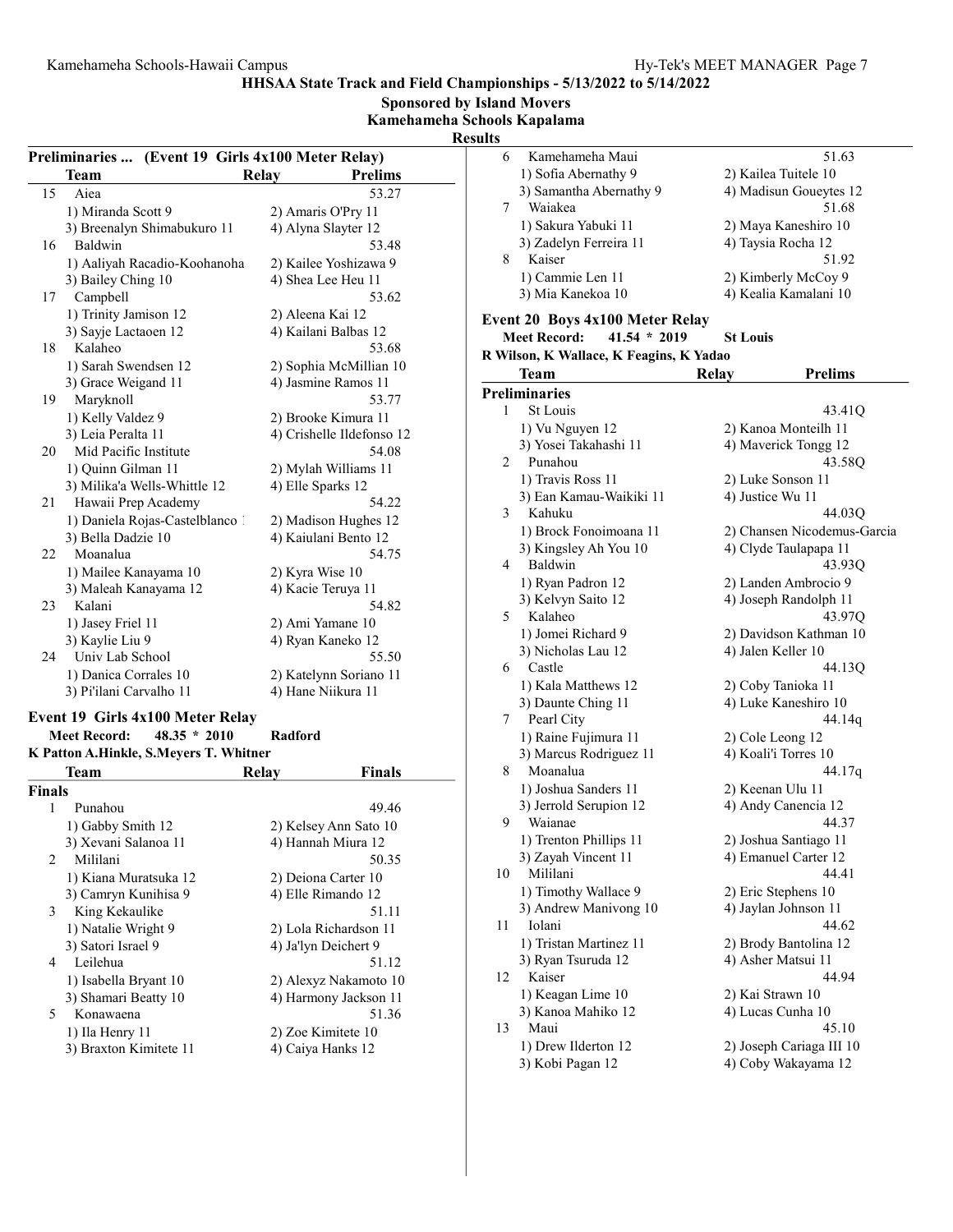| Relay           | <b>Prelims</b><br>45.25<br>45.47<br>45.51                                                                                                                              | 5<br>6<br>$\tau$                                                                                                                                                                                                                                                                                                                                                                                                                                                                                                                                                                                                                                                                                                                                                                                   | Kahuku<br>Kalaheo<br>Pearl City |                                                                                                                                                                                            |                                                                                                                                                                                                                                                                                                                                                                                                                                                                                                                                                                                                                                                                                                                                             |                                                                                                              | 43.91<br>4) Chansen Nicodemus-Garcia<br>44.01<br>44.32                                                                                                                                                                                                                                                                                                                                                                                                                                                                                                                                                                                                                                                |
|-----------------|------------------------------------------------------------------------------------------------------------------------------------------------------------------------|----------------------------------------------------------------------------------------------------------------------------------------------------------------------------------------------------------------------------------------------------------------------------------------------------------------------------------------------------------------------------------------------------------------------------------------------------------------------------------------------------------------------------------------------------------------------------------------------------------------------------------------------------------------------------------------------------------------------------------------------------------------------------------------------------|---------------------------------|--------------------------------------------------------------------------------------------------------------------------------------------------------------------------------------------|---------------------------------------------------------------------------------------------------------------------------------------------------------------------------------------------------------------------------------------------------------------------------------------------------------------------------------------------------------------------------------------------------------------------------------------------------------------------------------------------------------------------------------------------------------------------------------------------------------------------------------------------------------------------------------------------------------------------------------------------|--------------------------------------------------------------------------------------------------------------|-------------------------------------------------------------------------------------------------------------------------------------------------------------------------------------------------------------------------------------------------------------------------------------------------------------------------------------------------------------------------------------------------------------------------------------------------------------------------------------------------------------------------------------------------------------------------------------------------------------------------------------------------------------------------------------------------------|
|                 | 45.73                                                                                                                                                                  |                                                                                                                                                                                                                                                                                                                                                                                                                                                                                                                                                                                                                                                                                                                                                                                                    |                                 |                                                                                                                                                                                            |                                                                                                                                                                                                                                                                                                                                                                                                                                                                                                                                                                                                                                                                                                                                             |                                                                                                              | 44.56<br>2) Gabriel Maramag-Ganigan 1                                                                                                                                                                                                                                                                                                                                                                                                                                                                                                                                                                                                                                                                 |
|                 |                                                                                                                                                                        |                                                                                                                                                                                                                                                                                                                                                                                                                                                                                                                                                                                                                                                                                                                                                                                                    |                                 |                                                                                                                                                                                            |                                                                                                                                                                                                                                                                                                                                                                                                                                                                                                                                                                                                                                                                                                                                             |                                                                                                              |                                                                                                                                                                                                                                                                                                                                                                                                                                                                                                                                                                                                                                                                                                       |
|                 |                                                                                                                                                                        |                                                                                                                                                                                                                                                                                                                                                                                                                                                                                                                                                                                                                                                                                                                                                                                                    |                                 |                                                                                                                                                                                            |                                                                                                                                                                                                                                                                                                                                                                                                                                                                                                                                                                                                                                                                                                                                             |                                                                                                              | <b>Prelims</b>                                                                                                                                                                                                                                                                                                                                                                                                                                                                                                                                                                                                                                                                                        |
| <b>St Louis</b> | 46.31<br>46.38<br>46.57<br>46.79<br>47.20<br>57.87                                                                                                                     | 1<br>2<br>3<br>$\overline{4}$<br>5<br>6<br>7<br>8<br>9<br>10<br>11<br>12<br>13<br>14<br>15<br>16<br>17<br>18<br>19<br>20<br>21                                                                                                                                                                                                                                                                                                                                                                                                                                                                                                                                                                                                                                                                     |                                 |                                                                                                                                                                                            |                                                                                                                                                                                                                                                                                                                                                                                                                                                                                                                                                                                                                                                                                                                                             |                                                                                                              | 59.54Q<br>59.88Q<br>1:01.76Q<br>1:00.57Q<br>1:00.60Q<br>1:02.68Q<br>1:01.09q<br>1:02.35q<br>1:02.36<br>1:02.75<br>1:02.91<br>1:03.07<br>1:03.12<br>1:03.29<br>1:03.78<br>1:04.32<br>1:04.40<br>1:04.73<br>1:05.50<br>1:05.94<br>1:06.53                                                                                                                                                                                                                                                                                                                                                                                                                                                               |
| Relay           | <b>Finals</b>                                                                                                                                                          |                                                                                                                                                                                                                                                                                                                                                                                                                                                                                                                                                                                                                                                                                                                                                                                                    |                                 |                                                                                                                                                                                            |                                                                                                                                                                                                                                                                                                                                                                                                                                                                                                                                                                                                                                                                                                                                             |                                                                                                              |                                                                                                                                                                                                                                                                                                                                                                                                                                                                                                                                                                                                                                                                                                       |
|                 |                                                                                                                                                                        |                                                                                                                                                                                                                                                                                                                                                                                                                                                                                                                                                                                                                                                                                                                                                                                                    |                                 |                                                                                                                                                                                            |                                                                                                                                                                                                                                                                                                                                                                                                                                                                                                                                                                                                                                                                                                                                             |                                                                                                              |                                                                                                                                                                                                                                                                                                                                                                                                                                                                                                                                                                                                                                                                                                       |
|                 | 42.91<br>43.46<br>43.55<br>43.62                                                                                                                                       | 1<br>2<br>3<br>4<br>5<br>6<br>7<br>8                                                                                                                                                                                                                                                                                                                                                                                                                                                                                                                                                                                                                                                                                                                                                               |                                 |                                                                                                                                                                                            |                                                                                                                                                                                                                                                                                                                                                                                                                                                                                                                                                                                                                                                                                                                                             |                                                                                                              | <b>Finals</b><br>58.45<br>58.95<br>59.20<br>1:00.55<br>1:00.83<br>1:01.01<br>1:01.10<br>1:05.14                                                                                                                                                                                                                                                                                                                                                                                                                                                                                                                                                                                                       |
|                 | 1) Cole Northington 10<br>Hawaii Prep Academy<br>Event 20 Boys 4x100 Meter Relay<br>41.54 * 2019<br>R Wilson, K Wallace, K Feagins, K Yadao<br>3) Ean Kamau-Waikiki 11 | Preliminaries  (Event 20 Boys 4x100 Meter Relay)<br>2) Jason Kealoha 11<br>4) Taualai Leutu 11<br>2) Jaydiv Locklear 9<br>4) Darren Kama Hoeppner-Cora<br>2) Vilbert Oligo<br>4) Nakoa Andrade<br>2) Nathaniel Lawton 11<br>4) Luke Hendricks 9<br>45.75<br>2) Christopher Kanemori 11<br>4) Kayin Maloian 12<br>2) Diamond Hanohano-Patushii<br>4) Jadaiah Taugasolo 12<br>2) Kana'i Gibson 10<br>4) Kahai Gibson 12<br>2) Logan Enos 11<br>4) Darius-Anthony Olloway 12<br>2) Camden Fugate 11<br>4) Timothy Heile 11<br>2) Drake Shiraishi 10<br>4) Kanoa Gloy 9<br>2) Ty Fujii 9<br>4) Jayden Gebin 11<br>2) Kanoa Monteilh 11<br>4) Trech Kekahuna 11<br>2) Luke Sonson 11<br>4) Justice Wu 11<br>2) Landen Ambrocio 9<br>4) Joseph Randolph 11<br>2) Coby Tanioka 11<br>4) Luke Kaneshiro 10 | <b>Results</b><br>8             | <b>Sponsored by Island Movers</b><br>Kamehameha Schools Kapalama<br>Moanalua<br><b>Meet Record:</b><br><b>Name</b><br><b>Preliminaries</b><br><b>Meet Record:</b><br>Name<br><b>Finals</b> | 1) Kainoa Carvalho 11<br>3) Brock Fonoimoana 11<br>1) Jymien Lipscomb 11<br>3) Jomei Richard 9<br>1) Cole Leong 12<br>3) Koali'i Torres 10<br>1) Joshua Sanders 11<br>3) Jerrold Serupion 12<br>Amelia Stebe<br>Jordy Davenport<br>Selena Castro<br>Malia Rose Harvey<br>Mia Shepard<br>Tori Zackious<br>Saraya Burghardt<br>Alexyz Nakamoto<br>Madee Dougherty<br>Zoe Kamakani Maikai<br>Meleani Sjostrand<br>Bella Dadzie<br>Noelle Lezy<br>Elizabeth Bautista<br>Annaise Jabour<br>Sophia Wilson<br>Kiemi Paresa<br>Jordan Perry<br>Kirra Spalding<br>Georjiena Torres<br>Sarah Swendsen<br>Jordy Davenport<br>Amelia Stebe<br>Selena Castro<br>Mia Shepard<br>Malia Rose Harvey<br>Saraya Burghardt<br>Tori Zackious<br>Alexyz Nakamoto | <b>Event 21 Girls 400 Meter Dash</b><br>54.41 * 1998<br><b>Event 21 Girls 400 Meter Dash</b><br>54.41 * 1998 | 2) Kingsley Ah You 10<br>2) Davidson Kathman 10<br>4) Jalen Keller 10<br>2) Marcus Rodriguez 11<br>4) Raine Fujimura 11<br>4) Andy Canencia 12<br><b>Endia Abrante</b><br>Yr School<br>10 Radford<br>11 Hawaii Bapti<br>11 Baldwin<br>9 Maryknoll<br>10 Iolani<br>9 King Kekauli<br>11 Kamehameha<br>10 Leilehua<br>12 King Kekauli<br>10 Anuenue<br>12 Seabury Hall<br>10 Hawaii Prep<br>10 Punahou<br>11 Maui<br>11 Radford<br>11 Kamehameha H<br>9 Hanalani Sch<br>12 Hawaii Prep<br>12 Kamehameha M<br>10 Radford<br>12 Kalaheo<br><b>Endia Abrante</b><br>Yr School<br>11 Hawaii Bapti<br>10 Radford<br>11 Baldwin<br>10 Iolani<br>9 Maryknoll<br>11 Kamehameha<br>9 King Kekauli<br>10 Leilehua |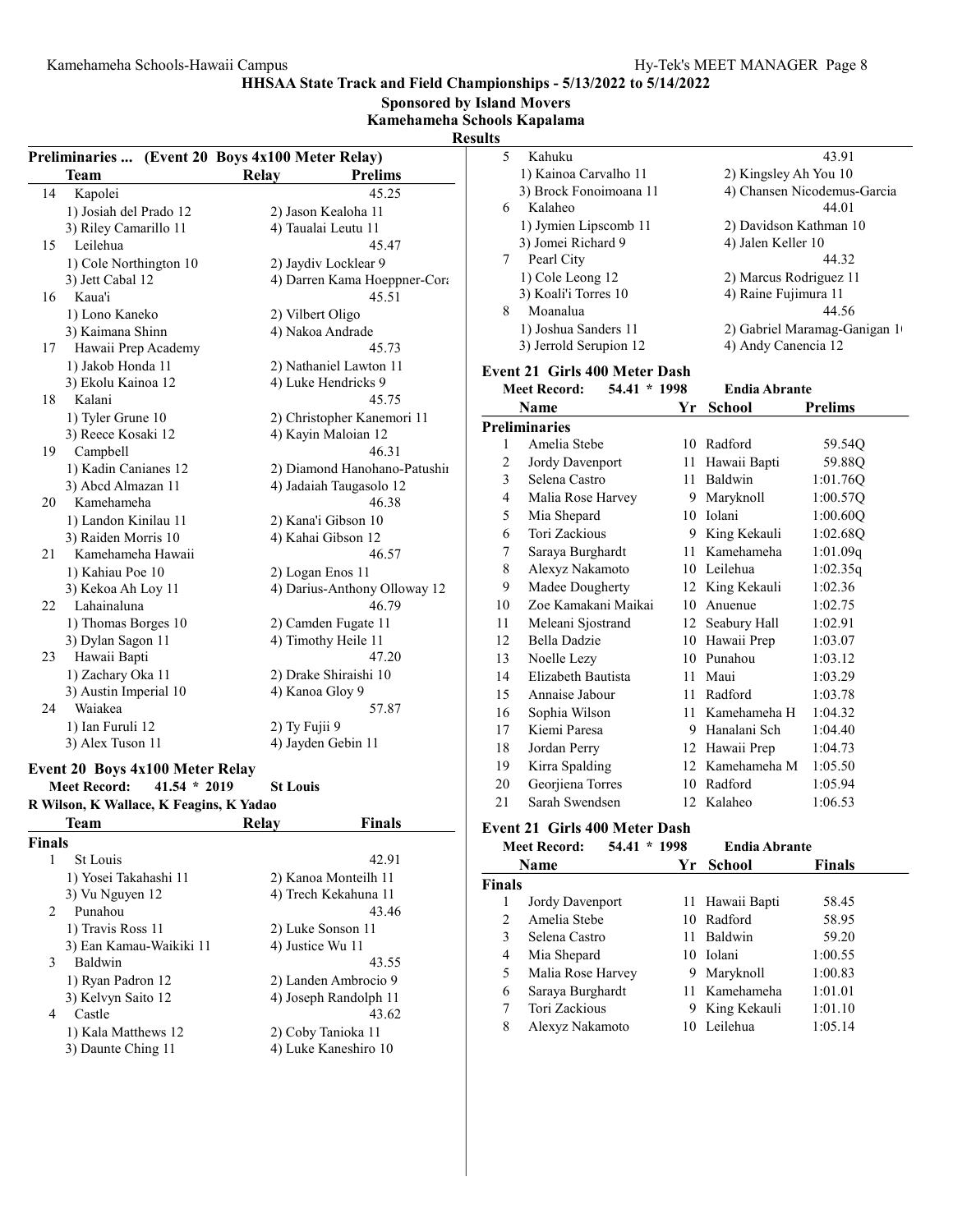Sponsored by Island Movers Kamehameha Schools Kapalama

Results

|    | <b>Meet Record:</b><br>48.66 * 1997 |    | <b>Bennett Valencia</b> |                |
|----|-------------------------------------|----|-------------------------|----------------|
|    | Name                                | Yr | <b>School</b>           | <b>Prelims</b> |
|    | <b>Preliminaries</b>                |    |                         |                |
| 1  | Josiah del Prado                    |    | 12 Kapolei              | 51.48Q         |
| 2  | Casey Connel                        | 11 | St Louis                | 51.50Q         |
| 3  | Kainoa Ronquilio                    |    | 11 Punahou              | 51.73Q         |
| 4  | Jacob Gaudi                         |    | 11 Iolani               | 51.71Q         |
| 5  | Marcus Rodriguez                    | 11 | Pearl City              | 52.01Q         |
| 6  | Kayin Maloian                       |    | 12 Kalani               | 52.04Q         |
| 7  | Keon Preusser                       | 9  | Iolani                  | 51.76q         |
| 8  | Noa Wong                            |    | 10 Punahou              | 52.55q         |
| 9  | Malik Coleman                       | 11 | Moanalua                | 52.62          |
| 10 | Maximilian Even                     |    | 10 Punahou              | 52.73          |
| 11 | Max Anklam                          | 11 | Maui                    | 52.87          |
| 12 | Michael Hayslett                    |    | 11 Radford              | 52.98          |
| 13 | Aidan Clifford                      | 11 | Radford                 | 53.24          |
| 14 | Magnus Ochoco                       |    | 9 St Louis              | 53.27          |
| 15 | Aiden Ankrum                        | 11 | Kealakehe               | 53.40          |
| 16 | <b>Barrett Jones</b>                | 10 | Kalaheo                 | 53.93          |
| 17 | Christopher Kanemori                |    | 11 Kalani               | 54.28          |
| 18 | Cole Northington                    |    | 10 Leilehua             | 54.91          |

### Meet Record: 48.66 \* 1997 Bennett Valencia<br>Name 1997 School Finals Name **Finally School** Finals 1 Kainoa Ronquilio 11 Punahou 50.00<br>2 Casey Connel 11 St Louis 51.03 Casey Connel 3 51.64 Josiah del Prado 12 Kapolei 4 51.86 Marcus Rodriguez 11 Pearl City 5 51.98 Jacob Gaudi 11 Iolani 6 52.20 Kayin Maloian 12 Kalani 7 Keon Preusser 9 Iolani 52.43<br>8 Noa Wong 10 Punahou 53.33

#### Event 23 Girls 300 Meter Hurdles

8 Noa Wong 10 Punahou

|    | <b>Meet Record:</b><br>$42.80 * 2000$ |      | Vera Simms     |                    |
|----|---------------------------------------|------|----------------|--------------------|
|    | <b>Name</b>                           |      | Yr School      | <b>Prelims</b>     |
|    | <b>Preliminaries</b>                  |      |                |                    |
|    | Tatum Moku                            |      | 11 Kamehameha  | 47.56Q             |
| 2  | Kylie Moniz                           |      | 11 Punahou     | 48.41Q             |
| 3  | Maya Pacarro                          |      | 10 Kamehameha  | 48.58Q             |
| 4  | Chloe Kinlaw                          |      | 12 Kaiser      | 48.45 <sub>O</sub> |
| 5  | Nala Stojadinovic                     |      | 10 Punahou     | 48.86Q             |
| 6  | Margaret Oneal                        |      | 11 Lahainaluna | 49.68Q             |
| 7  | Kelia Giusta                          |      | 12 Moanalua    | 49.34q             |
| 8  | Jasmine Ramos                         |      | 11 Kalaheo     | 49.63q             |
| 9  | Natalie Kaku                          |      | 12 Punahou     | 49.95              |
| 10 | Braxton Kimitete                      |      | 11 Konawaena   | 50.05              |
| 11 | Ruby Kessler                          | 11 - | Seabury Hall   | 50.56              |
| 12 | Sayje Lactaoen                        | 12   | Campbell       | 51.10              |
|    |                                       |      |                |                    |

| 13                  | Kalena Akinaka                          |     | 10 King Kekauli                | 51.17          |
|---------------------|-----------------------------------------|-----|--------------------------------|----------------|
| 14                  | Kaiulani Bento                          |     | 12 Hawaii Prep                 | 51.58          |
| 15                  | Kendra Knapp                            |     | Waimea                         | 51.89          |
| 16                  | Zoe Gacayan                             |     | 9 Kamehameha H                 | 52.16          |
| 17                  | Brooke Awaya                            |     | 12 Iolani                      | 52.69          |
| 18                  | Kiana Quinabo                           |     | 9 King Kekauli                 | 52.95          |
| 19                  | Liko Edwards                            |     | Island Schoo                   | 53.14          |
| 20                  | Kailani Balbas                          |     | 12 Campbell                    | 53.65          |
| 21                  | Gianni Latimer                          |     | 10 Kalaheo                     | 53.66          |
| 22                  | Chloe Toma                              |     | 12 Baldwin                     | 53.67          |
| 23                  | Kaylie Liu                              |     | 9 Kalani                       | 56.45          |
| ---                 | Aleena Kai                              |     | 12 Campbell                    | DQ             |
|                     | <b>Event 23 Girls 300 Meter Hurdles</b> |     |                                |                |
|                     | $42.80 * 2000$<br><b>Meet Record:</b>   |     | <b>Vera Simms</b>              |                |
|                     | <b>Name</b>                             | Yr  | <b>School</b>                  | <b>Finals</b>  |
| <b>Finals</b>       |                                         |     |                                |                |
| 1                   |                                         |     | 11 Punahou                     | 47.57          |
| 2                   | Kylie Moniz<br>Nala Stojadinovic        |     | 10 Punahou                     | 47.86          |
| 3                   | Chloe Kinlaw                            |     | 12 Kaiser                      | 48.21          |
|                     |                                         |     |                                | 48.69          |
| 4                   | Tatum Moku                              |     | 11 Kamehameha<br>10 Kamehameha |                |
| 5                   | Maya Pacarro                            |     |                                | 49.62          |
| 6<br>$\overline{7}$ | Jasmine Ramos<br>Kelia Giusta           |     | 11 Kalaheo                     | 50.10          |
|                     |                                         |     | 12 Moanalua<br>11 Lahainaluna  | 50.41          |
| 8                   | Margaret Oneal                          |     |                                | 50.68          |
|                     | <b>Event 24 Boys 300 Meter Hurdles</b>  |     |                                |                |
|                     | <b>Meet Record:</b><br>$38.07 * 2019$   |     |                                |                |
|                     |                                         |     | <b>Tanner Moku</b>             |                |
|                     | <b>Name</b>                             | Yr  | <b>School</b>                  | <b>Prelims</b> |
|                     | <b>Preliminaries</b>                    |     |                                |                |
| 1                   | Raiden Morris                           |     | 10 Kamehameha                  | 40.30Q         |
| 2                   | Reece Kosaki                            |     | 12 Kalani                      | 41.13Q         |
| 3                   | Malakai Fillmore                        |     | 12 Konawaena                   | 42.16Q         |
| 4                   | Skye Roman                              |     | 12 Nanakuli                    | 41.64Q         |
| 5                   | Joshua Sanders                          |     | 11 Moanalua                    | 41.80Q         |
| 6                   | Theolease Priester                      |     | 11 Iolani                      | 42.29Q         |
| 7                   | Colin Crawford                          |     | 12 Baldwin                     | 42.00q         |
| 8                   | <b>Timothy Wallace</b>                  |     | 9 Mililani                     | 42.84q         |
| 9                   | Tai Demura-Devore                       |     | 10 Punahou                     | 42.88          |
| 10                  | Thomas Feeney                           | 11. | Roosevelt                      | 43.00          |
| 11                  | Jadaiah Taugasolo                       |     | 12 Campbell                    | 43.03          |
| 12                  | Oshyn Nobmann                           |     | 12 Leilehua                    | 43.38          |
| 13                  | Landon Kinilau                          | 11  | Kamehameha                     | 43.71          |
| 14                  | Jaiden Sams                             |     | Waimea                         | 43.92          |
| 15                  | Mason Mizuta                            |     | 12 Iolani                      | 43.96          |
| 16                  | Justin Kahalewai                        | 12  | Baldwin                        | 44.05          |
| 17                  | Diamond Hanohano-Patus 10               |     | Campbell                       | 44.21          |
| 18                  | Kadin Canianes                          | 12  | Campbell                       | 44.46          |
| 19                  | Laakea Relacion                         | 10  | St Louis                       | 44.51          |
| 20                  | Cade Blake                              | 11  | Punahou                        | 44.83          |
| 21                  | Aiden Ortiz                             |     | Waimea                         | 45.29          |
| 22                  | Tyler Grune                             |     | 10 Kalani                      | 45.59          |
| 23<br>24            | Kacen Hamada<br><b>Ares Pasion</b>      |     | 12 Hawaii Prep<br>11 Mililani  | 45.63<br>49.33 |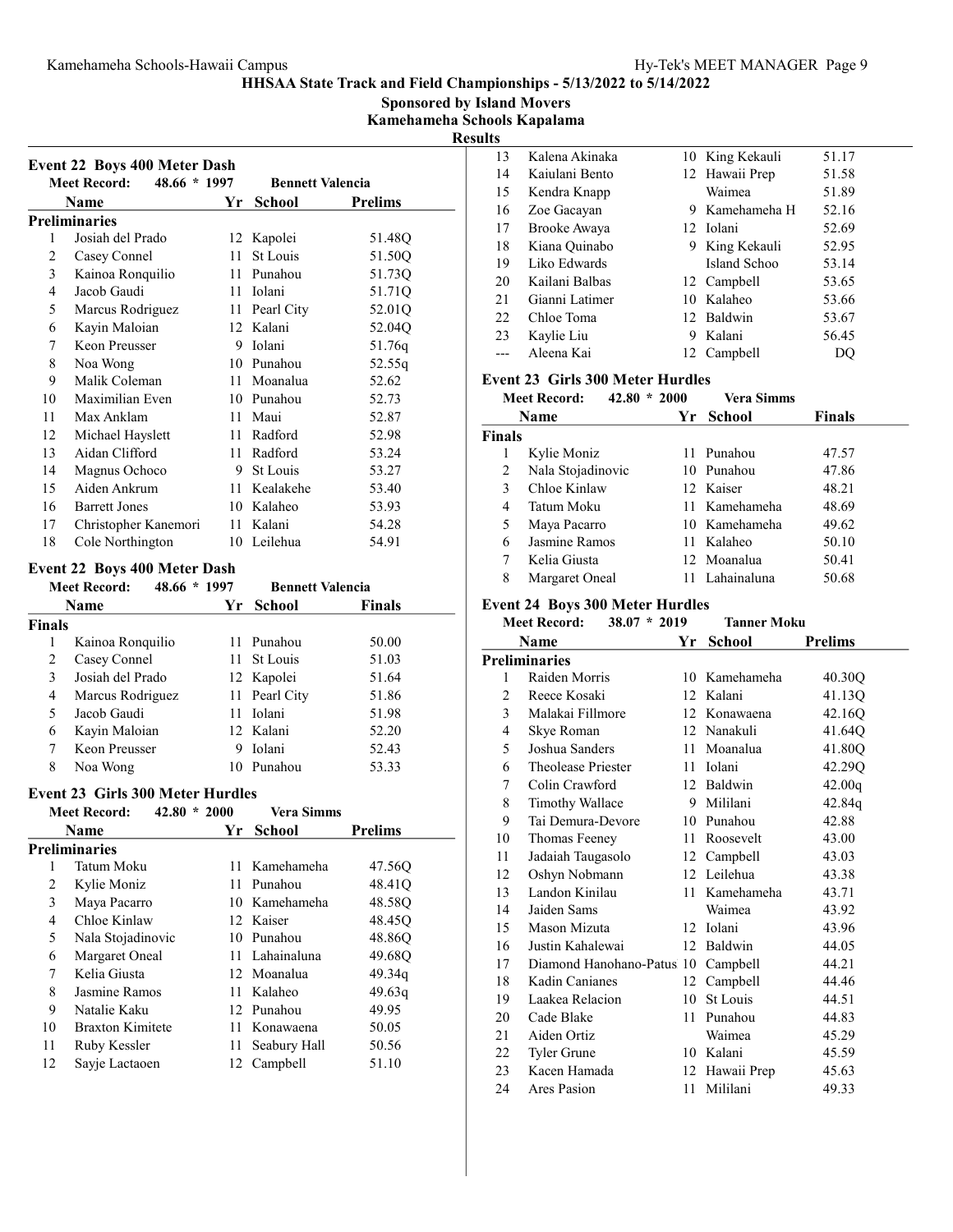Sponsored by Island Movers

Kamehameha Schools Kapalama

Results

| <b>Event 24 Boys 300 Meter Hurdles</b> |                                         |      |                     |                |  |
|----------------------------------------|-----------------------------------------|------|---------------------|----------------|--|
|                                        | $38.07 * 2019$<br><b>Meet Record:</b>   |      | <b>Tanner Moku</b>  |                |  |
|                                        | Name                                    | Yr   | School              | <b>Finals</b>  |  |
| <b>Finals</b>                          |                                         |      |                     |                |  |
| 1                                      | Reece Kosaki                            |      | 12 Kalani           | 39.97          |  |
| 2                                      | Skye Roman                              |      | 12 Nanakuli         | 40.16          |  |
| 3                                      | Joshua Sanders                          |      | 11 Moanalua         | 40.36          |  |
| 4                                      | Theolease Priester                      |      | 11 Iolani           | 41.18          |  |
| 5                                      | Malakai Fillmore                        |      | 12 Konawaena        | 41.27          |  |
| 6                                      | Raiden Morris                           |      | 10 Kamehameha       | 41.46          |  |
| 7                                      | Timothy Wallace                         |      | 9 Mililani          | 42.19          |  |
| 8                                      | Colin Crawford                          |      | 12 Baldwin          | 42.58          |  |
|                                        | <b>Event 25 Girls 800 Meter Run</b>     |      |                     |                |  |
|                                        | Meet Record: 2:13.03 * 2012             |      | <b>Breanne Ball</b> |                |  |
|                                        |                                         |      |                     |                |  |
|                                        | Name                                    | Yr   | <b>School</b>       | <b>Prelims</b> |  |
|                                        | <b>Preliminaries</b>                    |      |                     |                |  |
| 1                                      | Malia Dickhens                          |      | 12 Punahou          | 2:23.01Q       |  |
| 2                                      | Zola O'Donnell                          |      | 11 Mililani         | 2:24.71Q       |  |
| 3                                      | Sasha Iizuka-Sheeley                    |      | 11 Punahou          | 2:25.87Q       |  |
| 4                                      | Maila Healing                           |      | 10 Iolani           | 2:23.28Q       |  |
| 5                                      | Raini Mayo                              |      | 10 Mililani         | 2:26.21Q       |  |
| 6                                      | Kaylie Hashizaki                        |      | 11 Waiakea          | 2:27.21Q       |  |
| 7                                      | Kimberly McCoy                          |      | 9 Kaiser            | 2:24.97q       |  |
| 8                                      | Anna Pinkerton                          |      | 10 Sacred Heart     | 2:26.84q       |  |
| 9                                      | Caroline Betlach                        |      | 10 Hawaii Prep      | 2:28.82        |  |
| 10                                     | Amelie Zeitz                            |      | 9 Punahou           | 2:28.98        |  |
| 11                                     | Ami Yamane                              |      | 10 Kalani           | 2:29.00        |  |
| 12                                     | Tatiana Smith                           |      | 10 Kapolei          | 2:29.15        |  |
| 13                                     | Kelsey Carvill                          |      | 10 Le Jardin        | 2:29.61        |  |
| 14                                     | Norah Brown                             |      | 9 King Kekauli      | 2:29.66        |  |
| 15                                     | Madison Callo                           |      | 10 Hawaii Bapti     | 2:33.65        |  |
| 16                                     | Zoe Rehrer                              |      | 12 King Kekauli     | 2:33.99        |  |
| 17                                     | Taylor Low                              |      | 12 Pearl City       | 2:38.07        |  |
| 18                                     | Misa Layne                              |      | 12 Radford          | 2:38.12        |  |
| 19                                     | Kacie Teruya                            |      | 11 Moanalua         | 2:39.05        |  |
| 20                                     | Meskerem(Remi) Garbersc 10 Kalaheo      |      |                     | 2:39.25        |  |
| 21                                     | Kamryn Shigemoto                        |      | 12 Mililani         | 2:40.04        |  |
| 22                                     | Jessica Phung                           |      | 11 Kalani           | 2:47.35        |  |
| 23                                     | Akemi Tominaga                          |      | 12 Waiakea          | 2:48.35        |  |
|                                        | <b>Event 25 Girls 800 Meter Run</b>     |      |                     |                |  |
|                                        | $2:13.03 * 2012$<br><b>Meet Record:</b> |      | <b>Breanne Ball</b> |                |  |
|                                        | Name                                    | Yr   | <b>School</b>       | <b>Finals</b>  |  |
| <b>Finals</b>                          |                                         |      |                     |                |  |
| 1                                      | Sasha Iizuka-Sheeley                    | 11   | Punahou             | 2:21.85        |  |
| 2                                      | Maila Healing                           |      | 10 Iolani           | 2:22.15        |  |
| 3                                      | Malia Dickhens                          |      | 12 Punahou          | 2:23.19        |  |
| 4                                      | Zola O'Donnell                          | 11 - | Mililani            | 2:23.82        |  |
| 5                                      |                                         |      | 11 Waiakea          |                |  |
| 6                                      | Kaylie Hashizaki<br>Anna Pinkerton      |      | 10 Sacred Heart     | 2:25.15        |  |
|                                        |                                         |      |                     | 2:25.18        |  |
| 7                                      | Kimberly McCoy                          |      | 9 Kaiser            | 2:25.71        |  |
| 8                                      | Raini Mayo                              |      | 10 Mililani         | 2:27.19        |  |

|    | Meet Record: 1:51.1h * 1983 |    | <b>Joey Bunch</b> |                |
|----|-----------------------------|----|-------------------|----------------|
|    | Name                        | Yr | <b>School</b>     | <b>Prelims</b> |
|    | Preliminaries               |    |                   |                |
| 1  | Brady Akau                  |    | 10 Kamehameha     | 2:00.86Q       |
| 2  | Jared Cantere               |    | 12 Maui           | 2:02.960       |
| 3  | Matthew Frishie             |    | 12 Kalani         | 2:03.31Q       |
| 4  | Kiyoshi Todd                |    | 12 Waiakea        | 2:01.42Q       |
| 5  | Michael Joshua Price        |    | 10 St Louis       | 2:03.05Q       |
| 6  | Jay Robledo                 |    | 12 Radford        | 2:03.56Q       |
| 7  | Yuta Cole                   |    | 10 Kalani         | 2:01.65q       |
| 8  | Konner Jacang               |    | 12 Aiea           | 2:03.21q       |
| 9  | Cameron Cornforth           |    | 11 Kealakehe      | 2:03.88        |
| 10 | Benjamin Brown              |    | 10 Punahou        | 2:04.68        |
| 11 | Andrew Lovell               |    | 11 Punahou        | 2:04.77        |
| 12 | Jordan Furuta               |    | 12 Punahou        | 2:05.86        |
| 13 | <b>Bennett Nakamura</b>     |    | 12 Roosevelt      | 2:05.92        |
| 14 | Colin Shimabukuro           |    | 11 Moanalua       | 2:06.13        |
| 15 | Michael Baptist             |    | 10 Radford        | 2:07.08        |
| 16 | Gabriel (Gabe) Theriault    |    | 11 Mid Pacific    | 2:07.39        |
| 17 | Ryan Eto                    |    | 9 Iolani          | 2:07.49        |
| 18 | Dristen Canaday             |    | 12 Kalani         | 2:08.60        |
| 19 | Ian Washburn                |    | 10 Christian Ac   | 2:08.94        |
| 20 | Maika Gibson                |    | 12 Kamehameha     | 2:09.90        |
| 21 | <b>Bradley Pratt</b>        |    | Island Schoo      | 2:09.95        |
| 22 | Brayden Joaquin             |    | 12 Kamehameha M   | 2:10.81        |
| 23 | Hiroshi Ludwig              |    | 12 Moanalua       | 2:12.90        |

#### Event 26 Boys 800 Meter Run

|               | Meet Record: 1:51.1h * 1983 |    | <b>Joey Bunch</b> |               |
|---------------|-----------------------------|----|-------------------|---------------|
|               | Name                        | Yr | <b>School</b>     | <b>Finals</b> |
| <b>Finals</b> |                             |    |                   |               |
|               | Jared Cantere               |    | 12 Maui           | 1:59.92       |
| 2             | Kiyoshi Todd                |    | 12 Waiakea        | 2:00.57       |
| 3             | Brady Akau                  |    | 10 Kamehameha     | 2:00.86       |
| 4             | Michael Joshua Price        |    | 10 St Louis       | 2:01.28       |
| 5             | Yuta Cole                   |    | 10 Kalani         | 2:01.96       |
| 6             | Jay Robledo                 |    | 12 Radford        | 2:02.22       |
| 7             | Konner Jacang               |    | 12 Aiea           | 2:03.85       |
| 8             | Matthew Frisbie             |    | 12 Kalani         | 2:07.08       |

# Event 27 Girls 200 Meter Dash

|               | <b>Meet Record:</b> | $24.68 * 2014$ | <b>Alyssa Bettendorf</b> |                |
|---------------|---------------------|----------------|--------------------------|----------------|
|               | <b>Name</b>         | Yr.            | School                   | <b>Prelims</b> |
|               | Preliminaries       |                |                          |                |
|               | Caiya Hanks         |                | 12 Konawaena             | 25.62Q-1.1     |
| $\mathcal{L}$ | Olivia Reed         |                | 12 St Andrews            | $26.00Q + 0.0$ |
| 3             | Ja'lyn Deichert     | 9              | King Kekauli             | 26.6800.3      |
| 4             | Hannah Miura        |                | 12 Punahou               | 26.03Q-1.1     |
| 5             | Deiona Carter       |                | 10 Mililani              | 26.21Q+0.0     |
| 6             | Malia Rose Harvey   | 9              | Maryknoll                | 26.79Q0.3      |
|               | Mia Shepard         |                | Iolani                   | $26.92q + 0.0$ |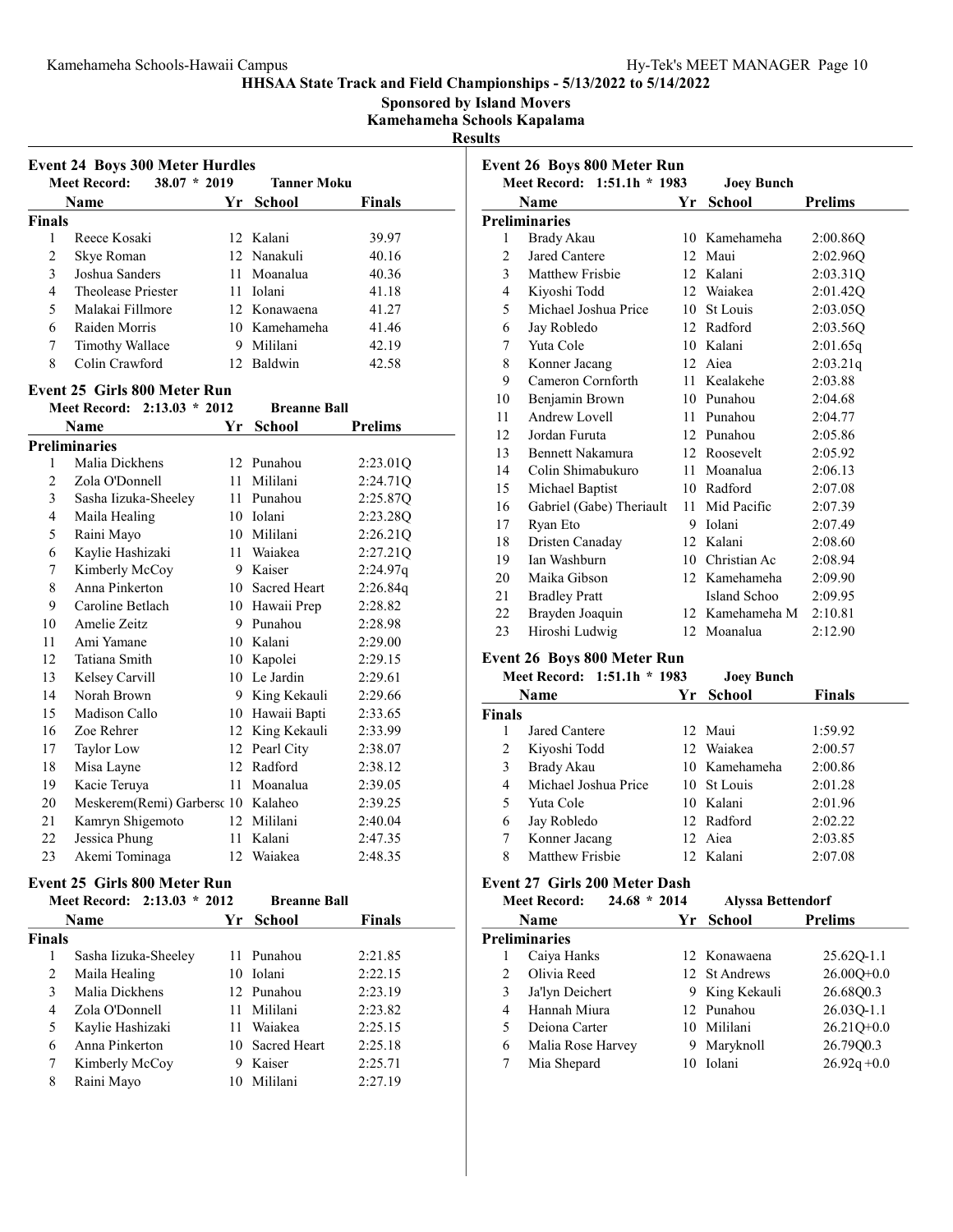Sponsored by Island Movers

Kamehameha Schools Kapalama

| н<br>ı<br>۰.<br>c. |
|--------------------|
|                    |

|    |                                                |    |                 | N               |
|----|------------------------------------------------|----|-----------------|-----------------|
|    | Preliminaries  (Event 27 Girls 200 Meter Dash) |    |                 |                 |
|    | <b>Name</b>                                    |    | Yr School       | <b>Prelims</b>  |
| 8  | Tori Zackious                                  | 9  | King Kekauli    | $26.99q + 0.0$  |
| 9  | Taysia Rocha                                   |    | 12 Waiakea      | 27.08 0.3       |
| 10 | Selena Castro                                  | 11 | Baldwin         | $27.13 - 1.1$   |
| 11 | Isabella Bryant                                |    | 10 Leilehua     | 27.19 0.3       |
| 12 | Kelsey Ann Sato                                | 10 | Punahou         | $27.58 - 1.1$   |
| 13 | Katie Marquardsen                              |    | 11 Kahuku       | 27.65 0.3       |
| 14 | Zoe Kamakani Maikai                            |    | 10 Anuenue      | $27.77 - 1.1$   |
| 15 | Madisun Goueytes                               |    | 12 Kamehameha M | $27.79 - 1.1$   |
| 16 | Makena Stevenson                               |    | 12 Maui         | $28.17 - 1.1$   |
| 17 | Shea Lee Heu                                   | 11 | Baldwin         | 28.19<br>$+0.0$ |
| 18 | Krista Cox                                     | 11 | Kapolei         | $28.28 + 0.0$   |
| 19 | Layla Grace                                    | 9  | Kealakehe       | 28.55 0.3       |
| 20 | Kylie Calabrese-Kenny                          |    | 12 Iolani       | 29.44<br>$+0.0$ |

#### Event 27 Girls 200 Meter Dash

|                | $24.68 * 2014$<br><b>Meet Record:</b> |    | <b>Alyssa Bettendorf</b> |               |
|----------------|---------------------------------------|----|--------------------------|---------------|
|                | <b>Name</b>                           |    | Yr School                | <b>Finals</b> |
| Finals         |                                       |    |                          |               |
|                | Caiya Hanks                           |    | 12 Konawaena             | $25.44 - 0.3$ |
| $\mathfrak{D}$ | Olivia Reed                           |    | 12 St Andrews            | $25.73 -0.3$  |
| 3              | Hannah Miura                          |    | 12 Punahou               | $25.86 - 0.3$ |
| 4              | Deiona Carter                         |    | 10 Mililani              | $26.13 - 0.3$ |
| 5              | Ja'lyn Deichert                       |    | 9 King Kekauli           | $26.24 - 0.3$ |
| 6              | Mia Shepard                           |    | 10 Iolani                | $26.76 - 0.3$ |
|                | Malia Rose Harvey                     | 9. | Maryknoll                | $26.87 - 0.3$ |
| 8              | Tori Zackious                         |    | King Kekauli             | $26.95 - 0.3$ |

### Event 28 Boys 200 Meter Dash

|    | <b>Meet Record:</b><br>$21.67 * 2018$ |    | <b>Andrei Iosivas</b> |                 |
|----|---------------------------------------|----|-----------------------|-----------------|
|    | Name                                  | Yr | <b>School</b>         | <b>Prelims</b>  |
|    | <b>Preliminaries</b>                  |    |                       |                 |
| 1  | Joseph Randolph                       | 11 | Baldwin               | 22.66Q0.1       |
| 2  | Kanoa Mahiko                          | 12 | Kaiser                | 23.08Q-0.6      |
| 3  | Vu Nguyen                             | 12 | St Louis              | 23.28Q-0.7      |
| 4  | <b>Emanuel Carter</b>                 | 12 | Waianae               | 22.68Q0.1       |
| 5  | Shane Kawakami-William: 11            |    | Hawaii Bapti          | 23.25Q-0.6      |
| 6  | Gabriel Maramag-Ganigan 10            |    | Moanalua              | 23.37Q-0.7      |
| 7  | William Reed                          | 11 | St Louis              | 23.34q 0.1      |
| 8  | Jalen Keller                          | 10 | Kalaheo               | 23.35q0.1       |
| 9  | Coby Tanioka                          | 11 | Castle                | $23.39 -0.7$    |
| 10 | Raine Fujimura                        | 11 | Pearl City            | $23.44 - 0.6$   |
| 11 | Jaylan Johnson                        | 11 | Mililani              | $23.53 -0.7$    |
| 12 | Jason Kealoha                         | 11 | Kapolei               | $23.59 -0.7$    |
| 13 | Kekoa Sanchez                         | 12 | Waipahu               | 23.61<br>$-0.7$ |
| 14 | Kahiau Poe                            | 10 | Kamehameha H          | 23.75 0.1       |
| 15 | Andy Canencia                         | 12 | Moanalua              | 23.94<br>$-0.7$ |
| 16 | Jake Yoro                             | 11 | King Kekauli          | $23.97 -0.6$    |
| 17 | Kelvyn Saito                          | 12 | Baldwin               | 23.98<br>0.1    |
| 18 | Joshua Santiago                       | 11 | Waianae               | 24.01<br>$-0.6$ |
| 19 | Jett Cabal                            | 12 | Leilehua              | 24.13<br>$-0.7$ |
| 20 | Landen Ambrocio                       | 9  | Baldwin               | 0.1<br>24.14    |
| 21 | Jonah Walker                          | 12 | Kamehameha M          | 24.40<br>$-0.6$ |

| sults                               |                                         |    |                                        |               |  |  |
|-------------------------------------|-----------------------------------------|----|----------------------------------------|---------------|--|--|
| 22                                  | Coby Wakayama                           |    | 12 Maui                                | $24.50 - 0.6$ |  |  |
| 23                                  | Christopher Kanemori                    |    | 11 Kalani                              | $24.51 - 0.6$ |  |  |
| 24                                  | Drew Ilderton                           |    | 12 Maui                                | 24.59 0.1     |  |  |
| <b>Event 28 Boys 200 Meter Dash</b> |                                         |    |                                        |               |  |  |
|                                     | <b>Meet Record:</b><br>$21.67 * 2018$   |    | <b>Andrei Iosivas</b>                  |               |  |  |
|                                     | Name                                    | Yr | <b>School</b>                          | <b>Finals</b> |  |  |
| <b>Finals</b>                       |                                         |    |                                        |               |  |  |
| 1                                   | <b>Emanuel Carter</b>                   |    | 12 Waianae                             | $22.51 - 0.1$ |  |  |
| 2                                   | Vu Nguyen                               | 12 | St Louis                               | $22.57 - 0.1$ |  |  |
| 3                                   | Shane Kawakami-William: 11 Hawaii Bapti |    |                                        | $22.65 - 0.1$ |  |  |
| 4                                   | Gabriel Maramag-Ganigan 10 Moanalua     |    |                                        | $22.74 - 0.1$ |  |  |
| 5                                   | Coby Tanioka                            | 11 | Castle                                 | $22.86 - 0.1$ |  |  |
| 6                                   | Jalen Keller                            |    | 10 Kalaheo                             | $23.05 -0.1$  |  |  |
| 7                                   | Kanoa Mahiko                            |    | 12 Kaiser                              | $23.06 - 0.1$ |  |  |
| 8                                   | William Reed                            | 11 | St Louis                               | $23.14 - 0.1$ |  |  |
|                                     | Event 29 Girls 3000 Meter Run           |    |                                        |               |  |  |
|                                     | Meet Record: 9:38.03 * 1999             |    | Victoria Chang                         |               |  |  |
|                                     | Name                                    | Yr | School                                 | <b>Finals</b> |  |  |
| <b>Finals</b>                       |                                         |    |                                        |               |  |  |
| 1                                   | Kaylee Volner                           |    | 12 Seabury Hall                        | 10:17.93      |  |  |
| $\mathfrak{D}$                      | Lauren Saunders                         |    | 12 Punahou                             | 10:49.45      |  |  |
| $\gamma$                            | $L = 1$ , $11$ , $L = 1$                |    | $11 \quad \text{D}$ $1 \quad \text{L}$ | 10.52.24      |  |  |

| ∠  | Lauren Saunders    |    | Punanou         | 10.49.49 |  |
|----|--------------------|----|-----------------|----------|--|
| 3  | Isabella Ford      | 11 | Punahou         | 10:53.24 |  |
| 4  | Cozette Wood       | 11 | Kealakehe       | 11:00.25 |  |
| 5  | Zola O'Donnell     | 11 | Mililani        | 11:02.08 |  |
| 6  | Kacey Miura        |    | 11 Kalani       | 11:04.19 |  |
| 7  | Ashley Kodama      | 11 | Hawaii Bapti    | 11:06.49 |  |
| 8  | Caley Chun         | 11 | Hawaii Bapti    | 11:20.51 |  |
| 9  | Emma Burgess       |    | Kaua'i          | 11:23.96 |  |
| 10 | Priana Dugied      | 11 | Seabury Hall    | 11:24.49 |  |
| 11 | Emily Naylor       |    | 12 Kalaheo      | 11:29.18 |  |
| 12 | Ellie Ikemura      | 11 | Mililani        | 11:29.75 |  |
| 13 | Layne Millen       | 10 | Seabury Hall    | 11:30.75 |  |
| 14 | Melanie Toczko     | 9  | Campbell        | 11:32.90 |  |
| 15 | Emma Wharton-Hsieh | 11 | Iolani          | 11:38.13 |  |
| 16 | Kaylee Noda        |    | 12 Pearl City   | 11:39.04 |  |
| 17 | Lili Blair         | 10 | Punahou         | 11:40.06 |  |
| 18 | Lia Ho             |    | 10 Waiakea      | 11:40.55 |  |
| 19 | Saige Miller       | 9  | Hanalani Sch    | 11:41.59 |  |
| 20 | Christina Toyomura | 11 | Hawaii Bapti    | 11:41.66 |  |
| 21 | Kamaira Silva      |    | Kaua'i          | 11:42.88 |  |
| 22 | Sophia May         | 9  | Mid Pacific     | 11:56.95 |  |
| 23 | Tanya Kari         |    | 10 Kihei Charte | 11:58.84 |  |
| 24 | Jessica Phung      | 11 | Kalani          | 12:13.40 |  |
|    |                    |    |                 |          |  |

# Event 30 Boys 3000 Meter Run

|               | Meet Record: 8:43.12 * 2014 |   | <b>Kaeo Kruse</b> |               |
|---------------|-----------------------------|---|-------------------|---------------|
|               | <b>Name</b>                 |   | Yr School         | <b>Finals</b> |
| <b>Finals</b> |                             |   |                   |               |
|               | Connor Malinger             |   | 12 Hawaii Bapti   | 9:06.24       |
| 2             | Parker Wagnild              |   | 12 Mid Pacific    | 9:18.80       |
| 3             | Peter Lowell                |   | 10 Maryknoll      | 9:27.12       |
| 4             | Ethan Chock                 | 9 | Iolani            | 9:28.33       |
| 5             | Ngirakederang Ueda          |   | 12 Waiakea        | 9:28.38       |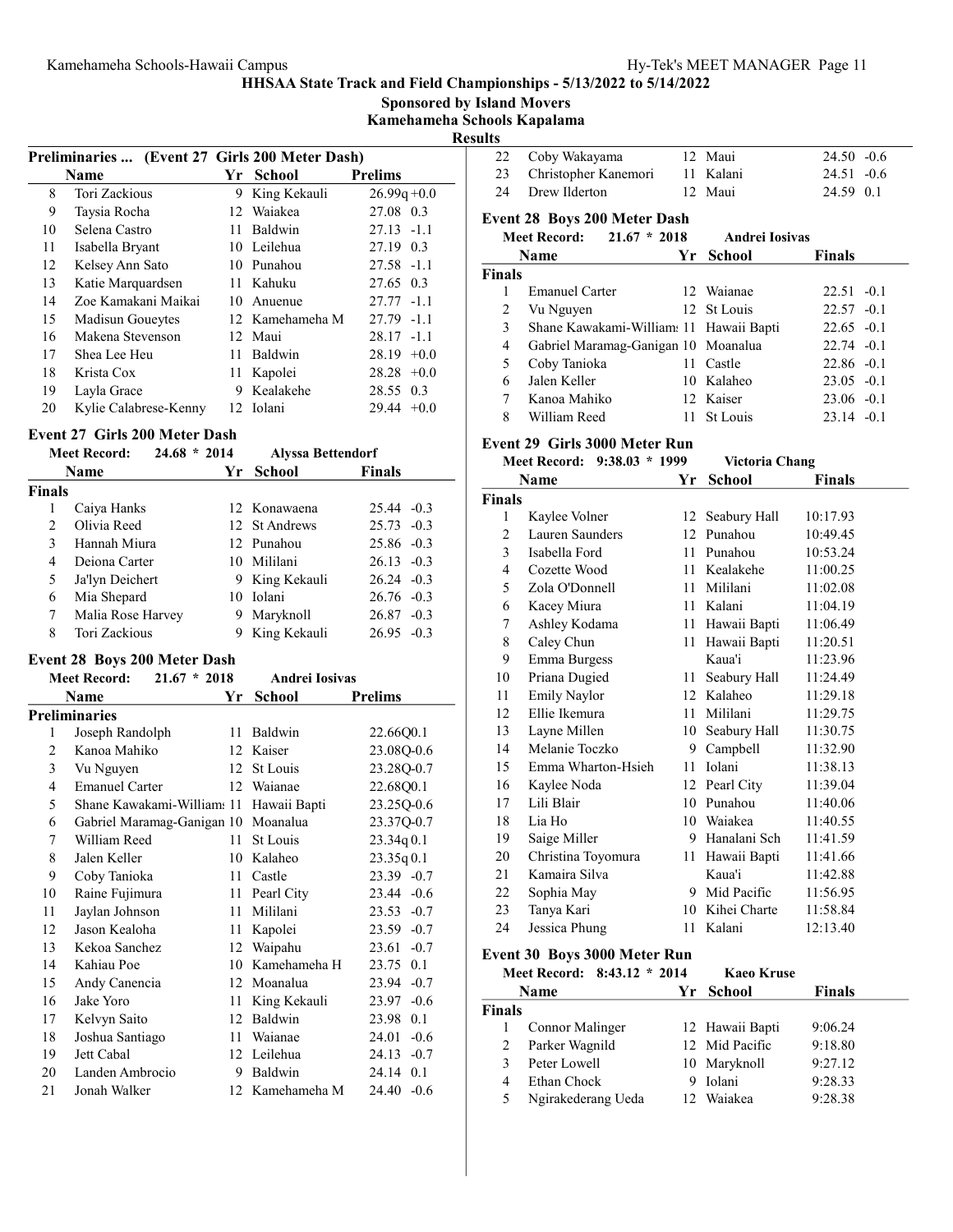Sponsored by Island Movers Kamehameha Schools Kapalama

| спа эспоот 1   |  |
|----------------|--|
| <b>Results</b> |  |
|                |  |

|    | (Event 30 Boys 3000 Meter Run)<br><b>Finals …</b>               |                        |                        |                |  |
|----|-----------------------------------------------------------------|------------------------|------------------------|----------------|--|
|    | Name                                                            | Yr                     | School                 | <b>Finals</b>  |  |
| 6  | Michael(Gray) Brady                                             |                        | 11 Kalaheo             | 9:28.79        |  |
| 7  | Benjamin Zerr                                                   |                        | 12 Kalaheo             | 9:29.78        |  |
| 8  | Connor Miller                                                   |                        | 12 Hanalani Sch        | 9:32.89        |  |
| 9  | <b>Brennen Corregedor</b>                                       |                        | Kaua'i                 | 9:33.01        |  |
| 10 | Levi Childers                                                   |                        | 11 Kealakehe           | 9:34.46        |  |
| 11 | Caden Lombard                                                   |                        | 12 Punahou             | 9:39.73        |  |
| 12 | Austin Mohica                                                   | 9 Waiakea              |                        | 9:40.15        |  |
| 13 | Colin Shimabukuro                                               |                        | 11 Moanalua            | 9:40.99        |  |
| 14 | Raudo Inomata                                                   |                        | 12 Kalani              | 9:43.24        |  |
| 15 | Nathan Ewing                                                    |                        | 10 Punahou             | 9:49.31        |  |
| 16 | Sage Soto                                                       |                        | 11 Kapolei             | 9:49.50        |  |
| 17 | Micah Brighton                                                  |                        | 9 Seabury Hall         | 9:50.54        |  |
| 18 | Nicholas Pugliese                                               |                        | 11 Punahou             | 9:52.36        |  |
| 19 | Galen Okamoto                                                   |                        | 11 Maui                | 9:52.55        |  |
| 20 | Dylan Djou                                                      |                        | 9 Hawaii Bapti         | 9:53.50        |  |
| 21 | Xan Waialeale                                                   |                        | 9 Hawaii Bapti         | 9:54.79        |  |
| 22 | Maru Sekine                                                     |                        | 11 Kalani              | 9:55.68        |  |
| 23 | William Kaanoi                                                  |                        | 12 Kamehameha          | 10:11.34       |  |
| 24 | Spencer Lyau                                                    | 9                      | Iolani                 | 10:18.08       |  |
|    |                                                                 |                        |                        |                |  |
|    | Event 31 Girls 4x400 Meter Relay<br>Meet Record: 3:57.47 * 2012 |                        | <b>Iolani</b>          |                |  |
|    | B. Ball, A. Kim, D. Pascua, A. Johnson-                         |                        |                        |                |  |
|    | Team                                                            |                        | Relay                  | <b>Prelims</b> |  |
|    | <b>Preliminaries</b>                                            |                        |                        |                |  |
| 1  | Punahou                                                         |                        |                        | 4:07.57Q       |  |
|    | 1) Hannah Miura 12                                              |                        | 2) Natalie Kaku 12     |                |  |
|    | 3) Noelle Lezy 10                                               |                        | 4) Xevani Salanoa 11   |                |  |
| 2  | Radford                                                         |                        |                        | 4:09.18Q       |  |
|    | 1) Jasmine Freeman 11                                           | 2) Georjiena Torres 10 |                        |                |  |
|    | 4) Annaise Jabour 11                                            |                        |                        |                |  |
|    |                                                                 |                        |                        |                |  |
| 3  | 3) Amelia Stebe 10<br>Mililani                                  |                        |                        |                |  |
|    |                                                                 |                        |                        | 4:10.42Q       |  |
|    | 1) Kiana Muratsuka 12                                           |                        | 2) Camryn Kunihisa 9   |                |  |
| 4  | 3) Raini Mayo 10<br>Island School                               |                        | 4) Deiona Carter 10    | 4:09.52O       |  |
|    | 1) Ella Offley 12                                               |                        | 2) Mia Laver           |                |  |
|    | 3) Sophie Carswell                                              |                        | 4) Liliana DeSouza     |                |  |
| Ć, | lolanı                                                          |                        |                        | 4:13.35Q       |  |
|    | 1) Courtney Okumura 12                                          |                        | 2) Mia Shepard 10      |                |  |
|    | 3) Kylie Calabrese-Kenny 12                                     |                        | 4) Maila Healing 10    |                |  |
| 6  | Leilehua                                                        |                        |                        | 4:20.03Q       |  |
|    | 1) Leilani Alvira 11                                            |                        | 2) Shamari Beatty 10   |                |  |
|    | 3) Claire Elsen 10                                              |                        | 4) Isabella Bryant 10  |                |  |
| 7  | Waiakea                                                         |                        |                        | 4:17.56q       |  |
|    | 1) Malia Hill 10                                                |                        | 2) Kaylie Hashizaki 11 |                |  |
|    | 3) Maya Kaneshiro 10                                            |                        | 4) Taysia Rocha 12     |                |  |
| 8  | Kalani                                                          |                        |                        | 4:19.23q       |  |
|    | 1) Ami Yamane 10                                                |                        | 2) Jasey Friel 11      |                |  |
|    | 3) Ryan Kaneko 12                                               |                        | 4) Kokona Watanabe 10  |                |  |
| 9  | Sacred Hearts Academy                                           |                        |                        | 4:21.09        |  |
|    | 1) Anna Pinkerton 10                                            |                        | 2) Cadee Paulos 12     |                |  |
|    | 3) Angelina Lind 9                                              |                        | 4) Zoe Chang 12        |                |  |

| 10                                      | Kaua'i                                  | 4:21.45                     |  |  |  |
|-----------------------------------------|-----------------------------------------|-----------------------------|--|--|--|
|                                         | 1) Esjhalee Chung Ching Man 1           | 2) Kamaira Silva            |  |  |  |
|                                         | 3) Molly Wallace                        | 4) Emma Burgess             |  |  |  |
| 11                                      | King Kekaulike                          | 4:21.66                     |  |  |  |
|                                         | 1) Kiana Quinabo 9                      | 2) Kalena Akinaka 10        |  |  |  |
|                                         | 3) Norah Brown 9                        | 4) Madee Dougherty 12       |  |  |  |
| 12                                      | Hawaii Prep Academy                     | 4:21.69                     |  |  |  |
|                                         | 1) Jordan Perry 12                      | 2) Malia Mitchell 11        |  |  |  |
|                                         | 3) Siddney Shumate 11                   | 4) Bella Dadzie 10          |  |  |  |
| 13                                      | Seabury Hall                            | 4:23.71                     |  |  |  |
|                                         | 1) Kaylee Volner 12                     | 2) Ruby Kessler 11          |  |  |  |
|                                         | 3) Priana Dugied 11                     | 4) Meleani Sjostrand 12     |  |  |  |
| 14                                      | Baldwin                                 | 4:24.53                     |  |  |  |
|                                         | 1) Shea Lee Heu 11                      | 2) Tamilyn Ebisu 10         |  |  |  |
|                                         | 3) Shay Okita 11                        | 4) Selena Castro 11         |  |  |  |
|                                         | 15 Kapolei                              | 4:25.27                     |  |  |  |
|                                         | 1) Tatiana Smith 10                     | 2) April Gwen Jusi 10       |  |  |  |
| 16                                      | 3) Chasity Hampton 10<br>Konawaena      | 4) Krista Cox 11<br>4:26.65 |  |  |  |
|                                         | 1) Uhiwai Wall 10                       | 2) Ila Henry 11             |  |  |  |
|                                         | 3) Shaian Garana 12                     | 4) Braxton Kimitete 11      |  |  |  |
| 17                                      | Kamehameha                              | 4:27.45                     |  |  |  |
|                                         | 1) Tezra Abraham 10                     | 2) Maya Pacarro 10          |  |  |  |
|                                         | 3) Rylie Burghardt 11                   | 4) Oren Valdez 10           |  |  |  |
| 18                                      | Campbell                                | 4:30.78                     |  |  |  |
|                                         | 1) Roselynda Graham-Stewart 1           | 2) Aleena Kai 12            |  |  |  |
|                                         | 3) Sayje Lactaoen 12                    | 4) Kailani Balbas 12        |  |  |  |
| 19                                      | Maui                                    | 4:30.80                     |  |  |  |
|                                         | 1) Makena Stevenson 12                  | 2) Ashley Tarasenko 10      |  |  |  |
|                                         | 3) Jacy Anne Dela Cruz 11               | 4) Elizabeth Bautista 11    |  |  |  |
| 20                                      | Moanalua                                | 4:33.19                     |  |  |  |
|                                         | 1) Kelia Giusta 12                      | 2) Casey Ochoa 9            |  |  |  |
|                                         | 3) Maleah Kanayama 12                   | 4) Kacie Teruya 11          |  |  |  |
| 21                                      | Kamehameha Maui                         | 4:33.33                     |  |  |  |
|                                         | 1) Kadence Merritt 10                   | 2) Karissa Chapman 9        |  |  |  |
|                                         | 3) Madisun Goueytes 12                  | 4) Kirra Spalding 12        |  |  |  |
| 22                                      | Hawaii Bapti                            | 4:34.74                     |  |  |  |
|                                         | 1) Joey Lin 11                          | 2) Rachel Harris 12         |  |  |  |
| 23                                      | 3) Madison Callo 10<br>Roosevelt        | 4) Emi Wada 12<br>4:57.13   |  |  |  |
|                                         | 1) Angelyn Munjar 12                    | 2) Jah-Naya Reyes-duffey 11 |  |  |  |
|                                         | 3) Amy Taba 12                          | 4) Rashelli Rodriguez 11    |  |  |  |
| 24                                      | Maryknoll                               | 5:11.16                     |  |  |  |
|                                         | 1) Crishelle Ildefonso 12               | 2) Caela Caberto 12         |  |  |  |
|                                         | 3) Prescilla Pascua 11                  | 4) Leia Peralta 11          |  |  |  |
|                                         |                                         |                             |  |  |  |
|                                         | <b>Event 31 Girls 4x400 Meter Relay</b> |                             |  |  |  |
|                                         | Meet Record: 3:57.47 * 2012             | Iolani                      |  |  |  |
| B. Ball, A. Kim, D. Pascua, A. Johnson- |                                         |                             |  |  |  |
| <b>Relay</b><br><b>Finals</b><br>Team   |                                         |                             |  |  |  |
| <b>Finals</b>                           |                                         |                             |  |  |  |
| 1                                       | Punahou                                 | 4:04.22                     |  |  |  |
|                                         | 1) Hannah Miura 12                      | 2) Natalie Kaku 12          |  |  |  |
|                                         | 3) Kylie Moniz 11                       | 4) Xevani Salanoa 11        |  |  |  |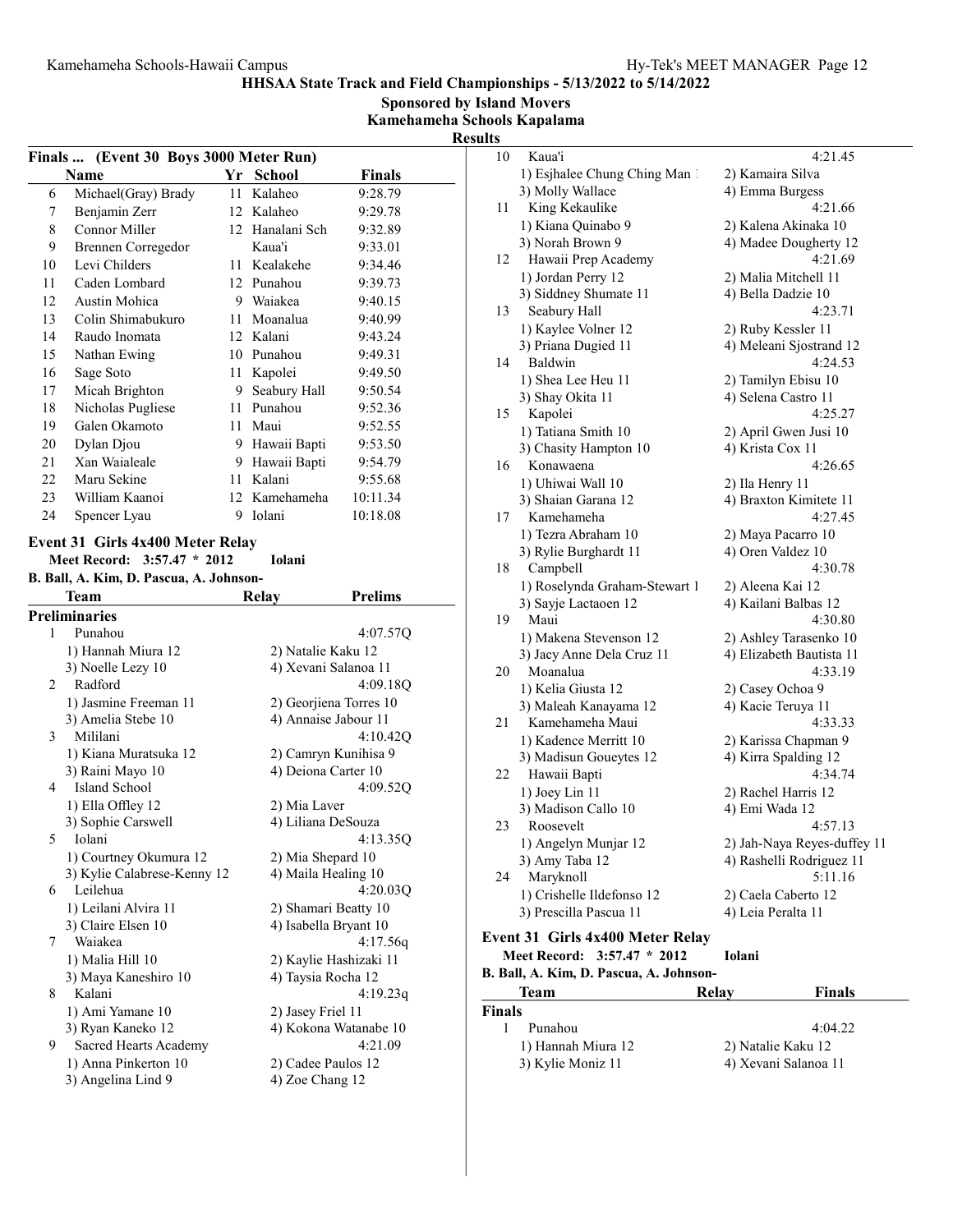Sponsored by Island Movers

Kamehameha Schools Kapalama

Results

|        | Finals  (Event 31 Girls 4x400 Meter Relay)<br>Team                                                                                       | Relay | <b>Finals</b>                                   |
|--------|------------------------------------------------------------------------------------------------------------------------------------------|-------|-------------------------------------------------|
| 2      | Mililani                                                                                                                                 |       | 4:08.51                                         |
|        | 1) Kiana Muratsuka 12                                                                                                                    |       | 2) Camryn Kunihisa 9                            |
|        | 3) Raini Mayo 10                                                                                                                         |       | 4) Deiona Carter 10                             |
| 3      | Iolani                                                                                                                                   |       | 4:08.95                                         |
|        | 1) Courtney Okumura 12                                                                                                                   |       | 2) Mia Shepard 10                               |
|        | 3) Kylie Calabrese-Kenny 12                                                                                                              |       | 4) Maila Healing 10                             |
| 4      | Radford                                                                                                                                  |       | 4:09.13                                         |
|        | 1) Jasmine Freeman 11                                                                                                                    |       | 2) Georjiena Torres 10                          |
|        | 3) Amelia Stebe 10                                                                                                                       |       | 4) Annaise Jabour 11                            |
| 5      | Island School                                                                                                                            |       | 4:09.84                                         |
|        | 1) Ella Offley 12                                                                                                                        |       |                                                 |
|        | 3) Sophie Carswell                                                                                                                       |       | 2) Mia Laver<br>4) Liliana DeSouza              |
| 6      | Kalani                                                                                                                                   |       | 4:16.88                                         |
|        |                                                                                                                                          |       |                                                 |
|        | 1) Ami Yamane 10                                                                                                                         |       | 2) Jasey Friel 11                               |
| 7      | 3) Ryan Kaneko 12<br>Leilehua                                                                                                            |       | 4) Kokona Watanabe 10<br>4:17.39                |
|        |                                                                                                                                          |       |                                                 |
|        | 1) Leilani Alvira 11                                                                                                                     |       | 2) Shamari Beatty 10                            |
| 8      | 3) Claire Elsen 10<br>Waiakea                                                                                                            |       | 4) Isabella Bryant 10                           |
|        |                                                                                                                                          |       | 4:18.49                                         |
|        | 1) Maya Kaneshiro 10                                                                                                                     |       | 2) Kaylie Hashizaki 11                          |
|        | 3) Malia Hill 10                                                                                                                         |       | 4) Taysia Rocha 12                              |
|        | <b>Event 32 Boys 4x400 Meter Relay</b><br>Meet Record: 3:19.74 * 2018<br>D Tamura, J Pu'u-Robinson, M Williams, A Iosivas<br><b>Team</b> |       | <b>Punahou School</b><br><b>Prelims</b>         |
|        | <b>Preliminaries</b>                                                                                                                     | Relay |                                                 |
|        | Kapolei                                                                                                                                  |       | 3:26.72Q                                        |
| 1      | 1) Josiah del Prado 12                                                                                                                   |       | 2) Jordan McQueen 12                            |
|        |                                                                                                                                          |       |                                                 |
| 2      | 3) Kunique Yandall-Parker 12<br>Punahou                                                                                                  |       | 4) Jason Kealoha 11<br>3:29.83Q                 |
|        |                                                                                                                                          |       |                                                 |
|        | 1) Maximilian Even 10<br>3) Sean Connell 9                                                                                               |       | 2) Noa Wong 10                                  |
| 3      | St Louis                                                                                                                                 |       | 4) Kainoa Ronquilio 11<br>3:32.41Q              |
|        | 1) Michael Joshua Price 10                                                                                                               |       | 2) Magnus Ochoco 9                              |
|        | 3) William Reed 11                                                                                                                       |       | 4) Casey Connel 11                              |
|        | Iolani                                                                                                                                   |       | 3:29.54Q                                        |
| 4      | 1) Keon Preusser 9                                                                                                                       |       |                                                 |
|        | 3) Brody Bantolina 12                                                                                                                    |       | 4) Jacob Gaudi 11                               |
|        | Pearl City                                                                                                                               |       | 3:33.86Q                                        |
|        | 1) Raine Fujimura 11                                                                                                                     |       | 2) Ryan Littlejohn 12                           |
|        | 3) Marcus Rodriguez 11                                                                                                                   |       | 2) Hudson Della-Lucia 11<br>4) Kyden Tanioka 10 |
|        | Waiakea                                                                                                                                  |       | 3:36.43Q                                        |
| 5<br>6 | 1) Kiyoshi Todd 12                                                                                                                       |       | 2) Alex Tuson 11                                |
|        | 3) Sylis Ruth 11                                                                                                                         |       | 4) Jayden Gebin 11                              |
|        | Moanalua                                                                                                                                 |       | 3:34.24q                                        |
| 7      | 1) Joshua Sanders 11                                                                                                                     |       | 2) Tyler Collo 12                               |
|        | 3) Jerrold Serupion 12                                                                                                                   |       | 4) Malik Coleman 11                             |
| 8      | Kalani                                                                                                                                   |       | 3:34.69q                                        |
|        | 1) Reece Kosaki 12                                                                                                                       |       | 2) Kayin Maloian 12                             |
|        | 3) Christopher Kanemori 11                                                                                                               |       | 4) Matthew Frisbie 12                           |

| 9                                                    | Baldwin                         | 3:36.56                 |  |  |  |
|------------------------------------------------------|---------------------------------|-------------------------|--|--|--|
|                                                      | 1) Ryan Padron 12               | 2) Kelvyn Saito 12      |  |  |  |
|                                                      | 3) Colin Crawford 12            | 4) Arjei Paet 10        |  |  |  |
| 10                                                   | Maui                            | 3:37.15                 |  |  |  |
|                                                      |                                 |                         |  |  |  |
|                                                      | 1) Max Anklam 11                | 2) Darius Seegmiller 10 |  |  |  |
|                                                      | 3) Ethan Takara 12              | 4) Jacob Hinfey 11      |  |  |  |
| 11                                                   | Radford                         | 3:37.24                 |  |  |  |
|                                                      | 1) Jay Robledo 12               | 2) Michael Baptist 10   |  |  |  |
|                                                      | 3) Aidan Clifford 11            | 4) Michael Hayslett 11  |  |  |  |
| 12                                                   | Kamehameha Maui                 | 3:39.62                 |  |  |  |
|                                                      | 1) Kayden Medeiros 12           | 2) Richie Davenport 11  |  |  |  |
|                                                      | 3) Jonah Walker 12              | 4) Brayden Joaquin 12   |  |  |  |
| 13                                                   | Mililani                        | 3:40.31                 |  |  |  |
|                                                      |                                 |                         |  |  |  |
|                                                      | 1) Adrian Soriano 12            | 2) Rahsaan Soberman 11  |  |  |  |
|                                                      | 3) Jourdan Hung 10              | 4) Ares Pasion 11       |  |  |  |
| 14                                                   | Kaiser                          | 3:41.03                 |  |  |  |
|                                                      | 1) Kai Strawn 10                | 2) Keagan Lime 10       |  |  |  |
|                                                      | 3) Joseph Volack 12             | 4) Evan Kawasaki 11     |  |  |  |
| 15                                                   | Hawaii Prep Academy             | 3:41.18                 |  |  |  |
|                                                      | 1) Cameron Svoboda 12           | 2) Naoki Hayashi 10     |  |  |  |
|                                                      | 3) Luke Hendricks 9             | 4) Caiden Andrist 12    |  |  |  |
| 16                                                   | Kihei Charter                   | 3:43.35                 |  |  |  |
|                                                      | 1) Aidan Javier 11              | 2) Damien Browne 10     |  |  |  |
|                                                      | 3) Byron Ellis 10               | 4) Enzo Queirolo 10     |  |  |  |
| 17                                                   | Campbell                        | 3:44.60                 |  |  |  |
|                                                      | 1) Diamond Hanohano-Patushir    | 2) Cal' Von Baker 11    |  |  |  |
|                                                      | 3) Riley Herradura 10           | 4) Kadin Canianes 12    |  |  |  |
|                                                      |                                 |                         |  |  |  |
| 18                                                   | Roosevelt                       | 3:45.77                 |  |  |  |
|                                                      | 1) Ethan Phan 11                | 2) Thomas Feeney 11     |  |  |  |
|                                                      | 3) Jaz Takamune 10              | 4) Reece Poscablo 10    |  |  |  |
| 19                                                   | Leilehua                        | 3:46.62                 |  |  |  |
|                                                      | 1) Darren Kama Hoeppner-Cora    | 2) Oshyn Nobmann 12     |  |  |  |
|                                                      | 3) Jaydiv Locklear 9            | 4) Cole Northington 10  |  |  |  |
| 20                                                   | Castle                          | 3:46.99                 |  |  |  |
|                                                      | 1) Jon Crabtree 12              | 2) Jaelen Myrick 12     |  |  |  |
|                                                      | 3) Luke Kaneshiro 10            | 4) Daunte Ching 11      |  |  |  |
| 21                                                   | Kealakehe                       | 3:47.65                 |  |  |  |
|                                                      | 1) Aiden Ankrum 11              | 2) Sabastian Tunney 10  |  |  |  |
|                                                      | 3) Zachary Hart 10              | 4) Cameron Cornforth 11 |  |  |  |
| 22                                                   | Hanalani Schools                | 3:53.72                 |  |  |  |
|                                                      |                                 | 2) Noah Takahata 10     |  |  |  |
|                                                      | 1) Kevin Au 12                  |                         |  |  |  |
|                                                      | 3) Sam Manibog 10               | 4) Jeddison Miller 10   |  |  |  |
|                                                      | Island School                   | DNF                     |  |  |  |
|                                                      | 1) Cody Manibog                 | 2) Avinash Srikanth     |  |  |  |
|                                                      | 3) Bradley Pratt                | 4) Christian Carringt   |  |  |  |
|                                                      | Event 32 Boys 4x400 Meter Relay |                         |  |  |  |
| Meet Record: 3:19.74 * 2018<br><b>Punahou School</b> |                                 |                         |  |  |  |
| D Tamura, J Pu'u-Robinson, M Williams, A Iosivas     |                                 |                         |  |  |  |
|                                                      |                                 |                         |  |  |  |
| <b>Team</b><br>Finals<br>Relay                       |                                 |                         |  |  |  |
| <b>Finals</b>                                        |                                 |                         |  |  |  |
| 1                                                    | Kapolei                         | 3:24.73                 |  |  |  |
|                                                      | 1) Josiah del Prado 12          | 2) Jordan McQueen 12    |  |  |  |
|                                                      | 3) Kunique Yandall-Parker 12    | 4) Jason Kealoha 11     |  |  |  |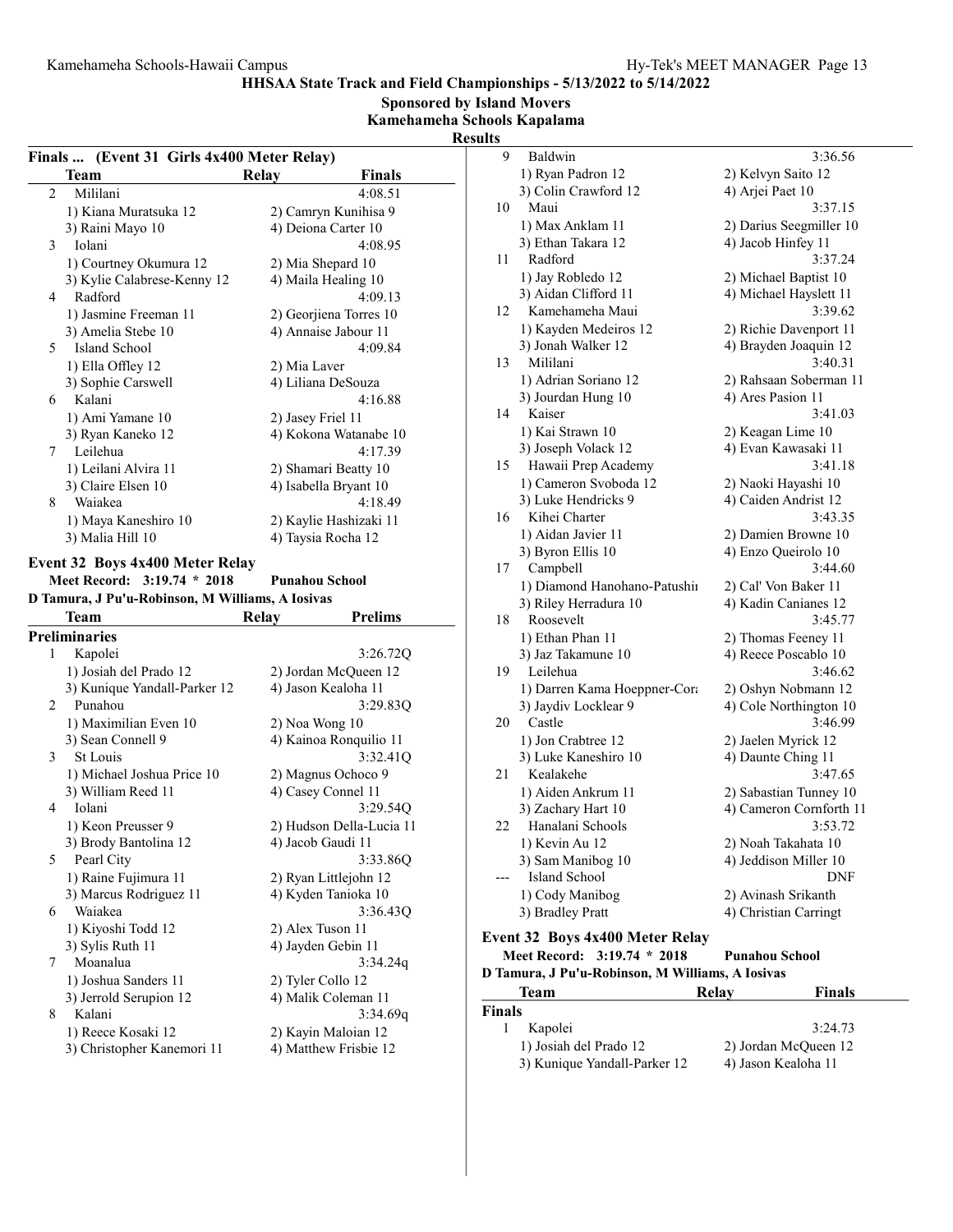Sponsored by Island Movers

Kamehameha Schools Kapalama

|                                           |                  |                          | <b>Results</b> |                           |      |
|-------------------------------------------|------------------|--------------------------|----------------|---------------------------|------|
| Finals  (Event 32 Boys 4x400 Meter Relay) |                  |                          |                | 1) Punahou                | 73   |
| <b>Team</b>                               | Relay            | <b>Finals</b>            |                | 2) St Louis               | 49   |
| Punahou<br>$\overline{2}$                 |                  | 3:25.76                  |                | 3) Kapolei                | 38.5 |
| 1) Maximilian Even 10                     | 2) Noa Wong 10   |                          |                | 4) Baldwin                | 35   |
| 3) Sean Connell 9                         |                  | 4) Kainoa Ronquilio 11   |                | 5) Hawaii Baptist Academy | 28   |
| Iolani<br>3                               |                  | 3:29.64                  |                | 6) Iolani                 | 26   |
| 1) Keon Preusser 9                        |                  | 2) Hudson Della-Lucia 11 |                |                           |      |
| 3) Brody Bantolina 12                     |                  | 4) Jacob Gaudi 11        |                |                           |      |
| Kalani<br>4                               |                  | 3:31.65                  |                |                           |      |
| 1) Reece Kosaki 12                        |                  | 2) Kayin Maloian 12      |                |                           |      |
| 3) Christopher Kanemori 11                |                  | 4) Matthew Frisbie 12    |                |                           |      |
| Pearl City<br>5                           |                  | 3:32.42                  |                |                           |      |
| 1) Raine Fujimura 11                      |                  | 2) Ryan Littlejohn 12    |                |                           |      |
| 3) Marcus Rodriguez 11                    |                  | 4) Kyden Tanioka 10      |                |                           |      |
| St Louis<br>6                             |                  | 3:33.53                  |                |                           |      |
| 1) Michael Joshua Price 10                |                  | 2) Magnus Ochoco 9       |                |                           |      |
| 3) William Reed 11                        |                  | 4) Casey Connel 11       |                |                           |      |
| Moanalua<br>7                             |                  | 3:34.20                  |                |                           |      |
| 1) Joshua Sanders 11                      |                  | 2) Tyler Collo 12        |                |                           |      |
| 3) Jerrold Serupion 12                    |                  | 4) Malik Coleman 11      |                |                           |      |
| Waiakea<br>8                              |                  | 3:36.74                  |                |                           |      |
| 1) Kiyoshi Todd 12                        | 2) Ian Furuli 12 |                          |                |                           |      |
| 3) Sylis Ruth 11                          |                  | 4) Jayden Gebin 11       |                |                           |      |
| Women - Team Rankings - 16 Events Scored  |                  |                          |                |                           |      |
| 1) Punahou                                |                  | 105                      |                |                           |      |
| 2) Mililani                               |                  | 57                       |                |                           |      |
| 3) Iolani                                 |                  | 40                       |                |                           |      |
| 4) Kamehameha                             |                  | 37                       |                |                           |      |
| 5) Radford                                |                  | 26                       |                |                           |      |
| 6) St Andrews Schools                     |                  | 24                       |                |                           |      |
| 7) Kaiser                                 |                  | $22\,$                   |                |                           |      |
| 7) King Kekaulike                         |                  | $22\,$                   |                |                           |      |
| 9) Konawaena                              |                  | 20                       |                |                           |      |
| 10) Seabury Hall                          |                  | 18                       |                |                           |      |
| 10) Roosevelt                             |                  | 18                       |                |                           |      |
| 12) Kalani                                |                  | 12                       |                |                           |      |
| 12) Maui                                  |                  | 12                       |                |                           |      |
| 14) Waiakea                               |                  | 11                       |                |                           |      |
| 14) Leilehua                              |                  | 11                       |                |                           |      |
| 16) Hawaii Baptist Academy                |                  | $10\,$                   |                |                           |      |
| 16) Maryknoll                             |                  | $10\,$                   |                |                           |      |
| 18) Kahuku                                |                  | $\,$ 8 $\,$              |                |                           |      |
| 18) Hawaii Prep Academy                   |                  | $\,$ $\,$                |                |                           |      |
| 20) Baldwin                               |                  | 6                        |                |                           |      |
| 21) Kealakehe                             |                  | 5                        |                |                           |      |
| 22) Waianae                               |                  | $\overline{\mathcal{A}}$ |                |                           |      |
| 23) Kaua'i                                |                  | $\overline{c}$           |                |                           |      |
| 23) Island School                         |                  | $\overline{c}$           |                |                           |      |
| 25) Sacred Hearts Academy                 |                  | $\mathbf{1}$             |                |                           |      |
| 25) Kalaheo                               |                  | $\mathbf{1}$             |                |                           |      |
| 25) Kapa'a                                |                  | $\mathbf{1}$             |                |                           |      |
| 25) Castle                                |                  | $\mathbf{1}$             |                |                           |      |
|                                           |                  | 1                        |                |                           |      |
| 25) Kamehameha Maui                       |                  |                          |                |                           |      |